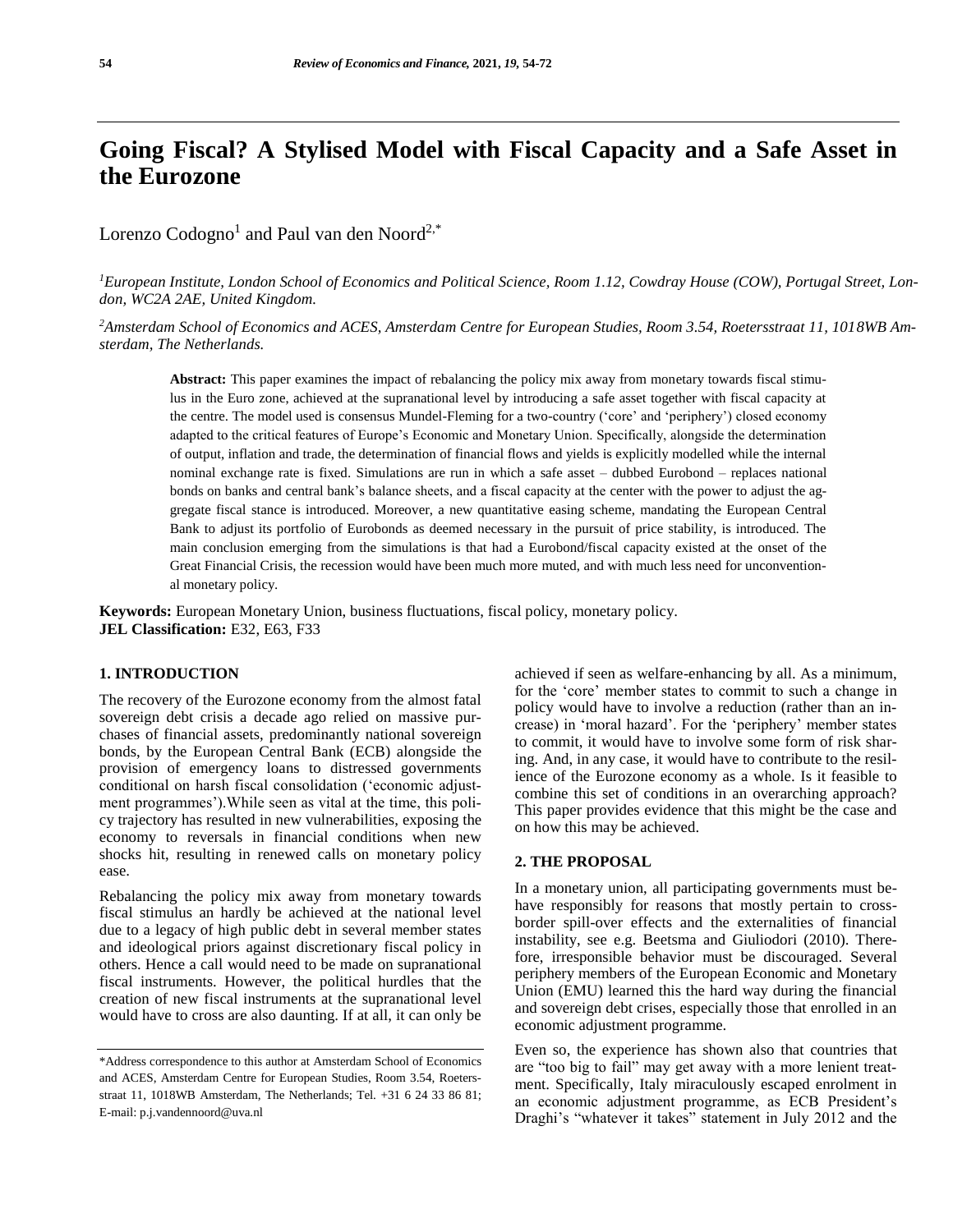ensuing Outright Monetary Transactions (OMT) and Asset Purchase Programmes contributed to reducing its sovereign yields. As a result, the pressure eased on the Italian government to put fiscal policy on a sustainable path, pursue ambitious structural reforms and tackle the non-performing loans problem of its banks decisively.

This state of affairs is obviously a bone of contention for the northern Eurozone members. It frustrates any initiative to share financial and macroeconomic risk in the Eurozone ex ante. Earlier proposals to do so, including the establishment of a Eurozone fiscal capacity, a Eurozone single bond (or 'safe asset'), and completion of the Banking Union (e.g. a single deposit insurance and a single resolution fund backstopped by the joint sovereigns), never went very far.

In the absence of such ex ante risk-sharing mechanisms, the ECB is bound to continue to act as a backstop for national sovereigns via its Asset Purchase programme. Without these, sovereign yields in 'periphery' countries – notably in Italy – would likely rebound, and their banks default as their cost of funding would soar given their large exposure to national sovereigns. This has prompted northern ('core') member states to call for the abolition of zero-risk weights of sovereigns on banks' balance sheets as a condition sine qua non for completion of the banking union, but – while this makes sense in the long run (and indeed is part of our proposal below) – it would likely require even more monetary accommodation to offset the resulting adverse shock on banks in the periphery during the transition.

The critical elements of our proposals as such are not new (see for a review of reform proposals Codogno and Van den Noord, 2019). However, as far as we can tell, ours is the first to encompass these critical elements in a single reform proposal. It is three-pronged:

- 1. A new safe asset, dubbed Eurobond, is issued at the centre by a new fiscal capacity, with a joint guarantee by Eurozone countries. It is swapped, on a voluntary basis, at market prices for national sovereigns on the balance sheets of banks and the ECB. It thus replaces the national sovereign bonds in their role as collateral for banks in repos and inter-bank loans. The Eurobond enjoys exclusive eligibility to ECB asset purchases and replaces the national sovereign bond of the core as the risk-free benchmark. The zero-risk weight for national sovereign bonds is abolished, to ensure that the Eurobond (which would receive a zero-risk weight) is seen as an attractive investment while absorbing minimal capital. The profit banks generate by the sale of sovereign bonds is allowed to be spread over several years to smooth the transition to a bank business model that no longer relies on carry trades with sovereign bonds and to allow sufficient time for banks to achieve higher profitability from other sources. The ECB would allow banks to close in advance their financing operations to offset the selling of national sovereign bonds on their balance sheet.
- 2. The replacement of national sovereigns by Eurobonds on banks' balance sheets serves to break the

'doom loop' between the cost of bank funding and sovereign yields. As a result, the funding cost for banks, notably in the periphery, would fall, and the interbank market would recover. Moreover, since Eurobonds enjoy exclusive eligibility to asset purchases by the ECB, they provide the ECB with a handle on the lending channel without interference with national fiscal policies via national sovereign debt purchases. Since national sovereigns lose their eligibility to ECB asset purchase, market forces will discipline fiscal behavior in the periphery more than in the present situation where asset purchases provide protection. We acknowledge the possibility that the weighted interest rate cost for national sovereigns of the combination of Eurobonds and national bonds may be higher than the current situation due to the convexity of the credit curve. However, this would be a desirable development as it would provide additional incentives to governments to keep their public finances in order.

Alongside the issuance of Eurobonds to purchase national sovereigns, the fiscal capacity may issue Eurobonds to finance deficit spending at the centre. It could take the form of automatic stabilisers' (with for instance unemployment insurance) or discretionary spending on projects that transcend national interests (climate policy, public infrastructure, or – more topical at present – combatting pandemics). As this results in an easing of the aggregate fiscal policy stance, Eurobond yields may increase (everything else equal). However, the ECB would be allowed to purchase Eurobonds to keep yields in check, so de facto acting as a backstop. It would underpin the Eurobond's role as the (new) safe asset, with a liquid risk-free benchmark yield, for the Eurozone.

Since Eurobonds are underpinned by a guarantee by the joint national sovereigns and also eligible to quantitative easing conducted by the ECB, they would become genuinely riskfree, akin to US Treasury notes. Hence their yields would be determined by current and (expected) future monetary policy along with a term premium. Quantitative easing would become a genuine monetary policy instrument, unlike the blend of fiscal and monetary policy goals it currently pursues. Fiscal policy by the Eurozone fiscal capacity would be its natural complement, with the supranational fiscal deficit funded by the issuance of Eurobonds and its repayment secured by its own tax base and/or mandatory contributions by the national sovereigns.

A fundamental assumption is that the Eurozone fiscal capacity issues Eurobonds initially to purchase national sovereigns in the hands of the ECB (according to its asset purchase programme) and on the balance sheets of the banks. The total amount involved is roughly 30-40% of GDP. To the extent that sovereign bond holdings of banks differ across countries as a share of their GDP, extra amounts of these bonds need to be purchased in the secondary market against the issuance of new Eurobonds to make up for these differences. To allow proper price discovery, a sizeable enough new issuance of Eurobonds will precede the swap operation. The yields on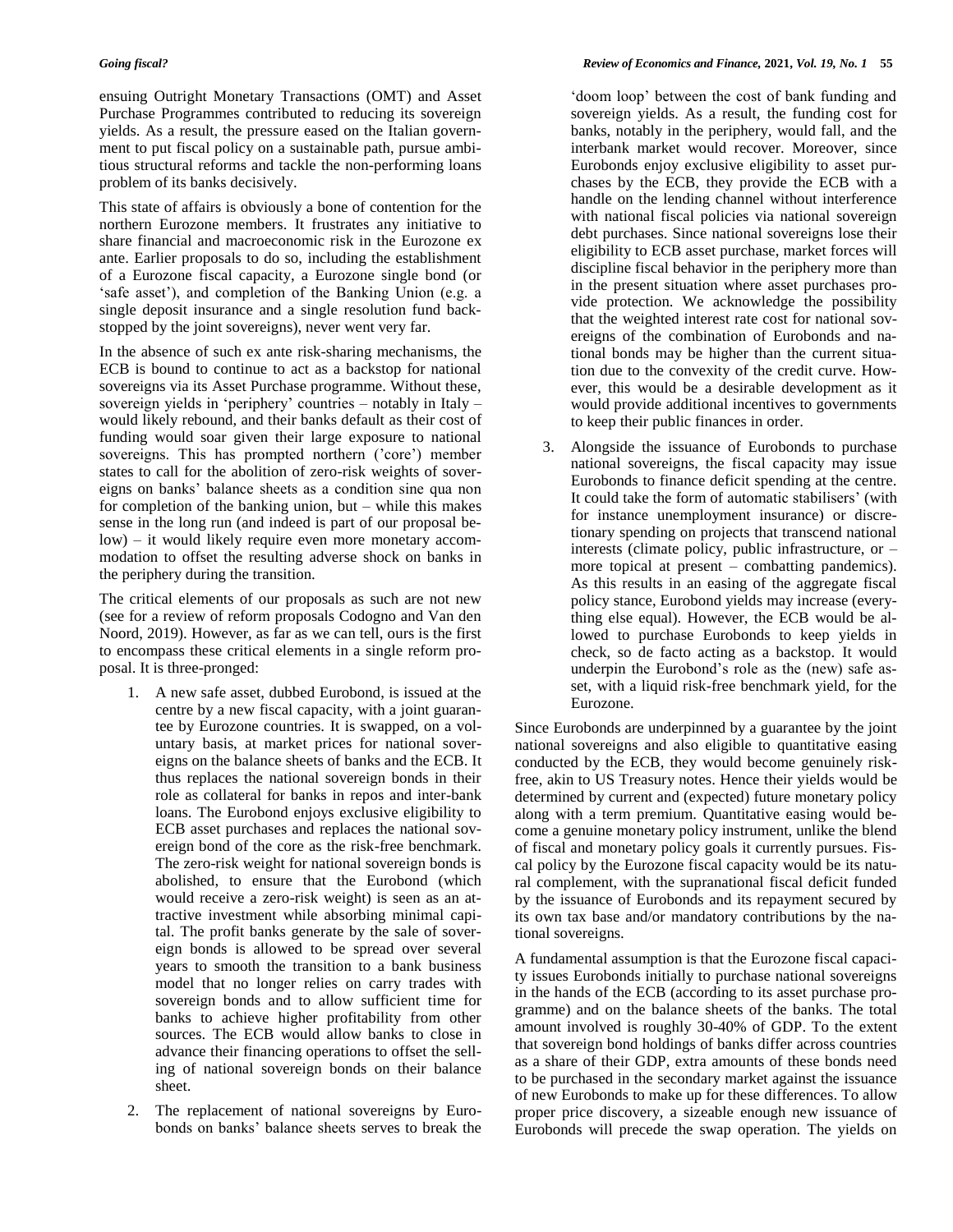national sovereigns will not be affected at this stage, and initially, the yield on the Eurobond would approximately be the weighted average of the yields on the national sovereigns, with the weights corresponding to the capital key.

At the national level, the incentives facing governments  $-$  as noted – change. Suppose that an adverse shock hits the economy. In the current situation, the ECB would purchase more national sovereigns, which – even if the ECB respects the capital key – works more to the advantage of the periphery, providing fiscal space they could use for stimulus, which is, inevitably, a source of moral hazard. However, in the new set-up, the ECB can only buy Eurobonds. Given that the Eurobond yield serves as the benchmark, it would reduce the yields on national sovereigns, but without affecting the spread between periphery and core sovereign yields. It would strengthen market discipline on periphery bonds so that national fiscal policy in the periphery would be more restrained than otherwise. Instead, supranational fiscal policy could kick in, if need be, with support from quantitative easing (QE). This new form of QE, by contrast, does not entail moral hazard for national sovereigns.

#### **3. MODELLING THE MACROECONOMIC IMPACT**

In an earlier paper (Codogno and Van den Noord 2019) we examined how the above new set of policy tools could improve the resilience of the Eurozone economy to (symmetric or asymmetric) demand and supply shocks. In this paper, we extend this analysis to include financial risk-premium shocks stemming from, for example, deterioration of asset quality in periphery banks, political turmoil in the periphery or a fall in global risk appetite. This broader analysis necessitated a major extension of our stylised macroeconomic model, to include an explicit modelling of bond yields, bank lending and public debt dynamics.

While this model is necessarily a simplification, we think it captures essential features of the EMU. It distinguishes two economies, 'core' and 'periphery', with the latter prone to financial instability due to high public debt – much of it owned by local banks alongside other assets (loan books) whose quality is (also) questionable – which gives rise to adverse feedback loops between weak fiscal positions and weak banks. This is a significant parametric asymmetry built into the model alongside other asymmetries, such as a greater inflation-proneness in the periphery (even if most of the countries at the periphery stayed well below the ECB's definition of price stability since the launch of EMU).

Our model is best described as a consensus Mundel-Fleming model for a two-country closed economy, adapted to what we consider to be the most critical features of EMU. This implies that the determination of output, inflation and trade is explicitly modelled alongside the determination of financial flows and yields, while the nominal exchange rate is (irrevocably) fixed. The parameters are calibrated on the basis of empirical findings in the mainstream literature on EMU.

Starting off from a baseline version of the model describing the current situation, we modify it to introduce: (i) a single Eurobond to replace national bonds on banks' and the ECB's balance sheets, with the Eurobond enjoying a better credit standard than national sovereign bonds issued in the periphery; (ii) a Eurozone fiscal capacity with power to adjust the aggregate fiscal stance in the pursuit of macroeconomic stabilisation; and (iii) a new quantitative easing scheme mandating the ECB to adjust its portfolio of Eurobonds as needed in the pursuit of price stability. Unless stated otherwise, all variables are defined in terms of their deviations from a baseline in which all shock variables are nil.

We will first discuss the section of the model concerning the real economy, and then move on to the financial sector and the government sector, with macroeconomic policy at that stage still exogenous. Finally, we derive optimal monetary and fiscal policy rules, including fiscal policy at the centre, and solve for (Nash) equilibrium.

#### **3.1. Thereal Economy**

The aggregate (log-linear) demand equations follow the standard Mundell-Fleming approach adapted to the features of a (closed) monetary union with credit-constrained households and businesses and are perfectly symmetric:

$$
y^{d} = \phi_{1}l + \phi_{2}(f + sf^{\epsilon}) - \phi_{3}(\pi - \pi^{*}) - \phi_{4}(y - y^{*}) + \varepsilon^{d}
$$
  

$$
y^{*d} = \phi_{1}l^{*} + \phi_{2}(f^{*} + sf^{* \epsilon}) - \phi_{3}(\pi - \pi^{*}) - \phi_{4}(y - y^{*}) + \varepsilon^{*d}
$$
 (1)

where an asterisk (\*) indicates the periphery, and variables without an asterisk refer to the core. Aggregate demand  $y^d$  and  $y^{d}$  is determined by the supply of bank credit l and  $l^*$ , the fiscal stance — gauged by the primary government deficit  $f$  and  $f^*$  — and cross-border trade. The latter is a function of the inflation differential  $\pi - \pi^*$  (a proxy for the real exchange rate) and the relative pace of economic growth  $y - y^*$  to capture the income effect on trade. In addition, we include the impact of fiscal policy conducted by the 'fiscal capacity', captured by its primary deficit as distributed to each block, denoted as  $f^{\epsilon}$  and  $f^{* \epsilon}$ . Throughout the model, we use a dummy variable that takes the value  $s = 0$  in the current situation and  $s = 1$  once the fiscal capacity has been created. For simplicity, the multipliers for national and supranational fiscal policy are assumed to be the same (i.e.  $\phi_2$ ). Finally,  $\varepsilon^d$  and  $\varepsilon^{*d}$  are demand shocks.

Aggregate supply  $y^s$  and  $y^{*s}$  is determined by the inflation 'surprises'  $\pi - \pi^e$  and  $\pi^* - \pi^{*e}$  relative to expectations (denoted by the superscript *e* ) alongside exogenous supply shocks  $\varepsilon^s$  and  $\varepsilon^{*_s}$ , via an inverted Phillips-curve:

$$
y^{s} = (\pi - \pi^{\epsilon})/\omega + \varepsilon^{s}
$$
  

$$
y^{*s} = (\pi^{*} - \pi^{*_{\epsilon}})/\omega + \varepsilon^{*_{s}} \tag{2}
$$

Expected inflation is partly anchored in the official inflation target  $\bar{\pi}^T$  and is partly backward looking and hence depends on actual domestic inflation: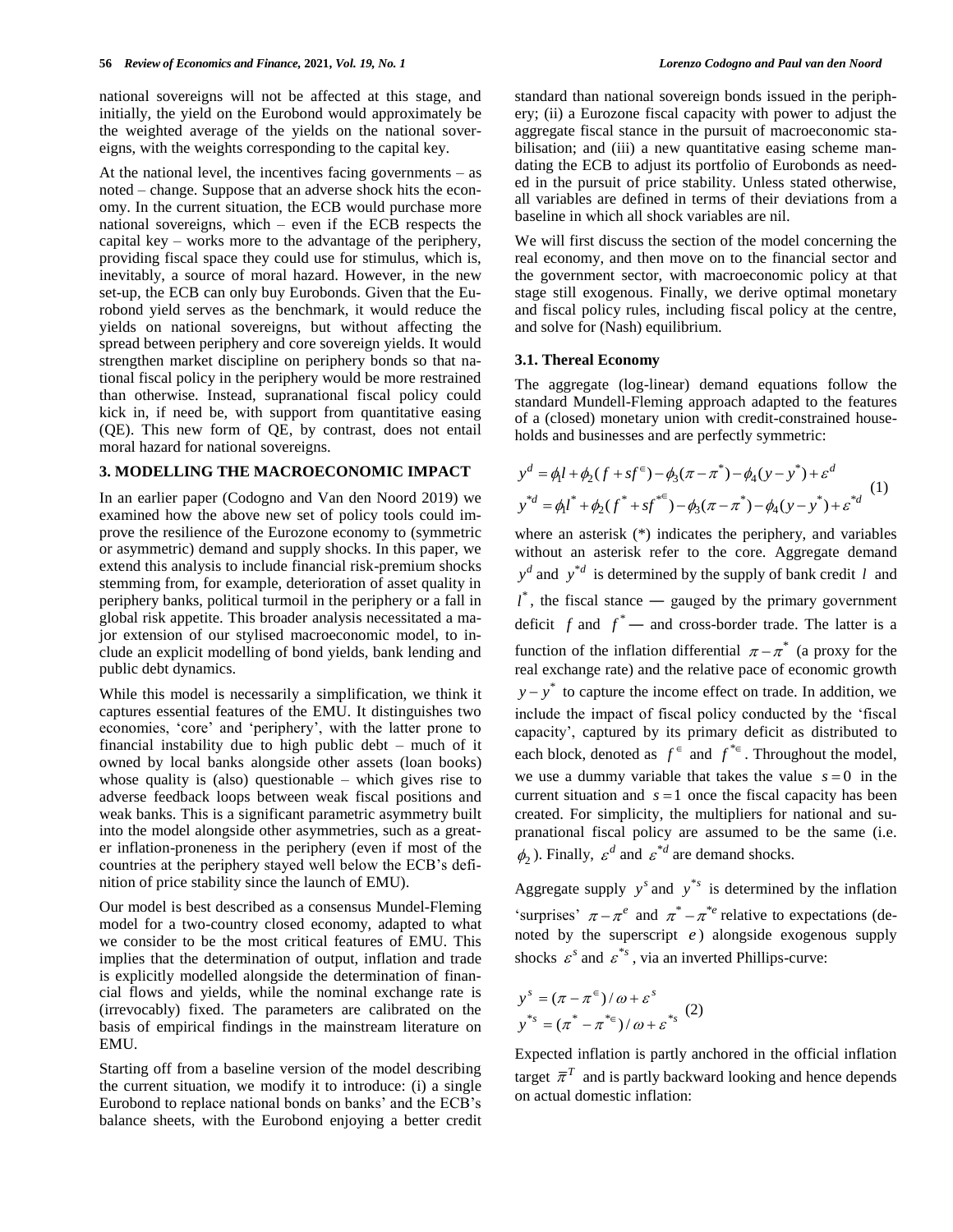$$
\pi^{\epsilon} = (1 - \eta)\overline{\pi}^{T} + \eta\pi
$$

$$
\pi^{*_{\epsilon}} = (1 - \eta^{*})\overline{\pi}^{T} + \eta^{*}\pi^{*}
$$
 (3)

Since all variables are defined as deviations from a steady state in which all shocks are nil, we may assume that  $\overline{\pi}^T = 0$ . We allow for the possibility of an asymmetry in the formation of inflation expectations such that  $\eta^* \geq \eta$ , which means that potentially there could be greater inflation proneness in the periphery than in the core.

Finally, in equilibrium aggregate demand equals aggregate supply, hence:

$$
ys = yd = y
$$
  

$$
y*s = y*d = y*
$$
 (4)

The numerical calibration of the parameters is displayed in Table 1. A crucial parameter is  $\phi_1$ , capturing the impact of bank credit on the real economy. There are not many estimates for it available in the literature. Antoshin et al. (2017) find for 39 European countries a 10 percent increase in bank credit to boost real GDP by 0.6–1%. However, Cappiello et

al. (2010) find a much stronger effect for a panel of Eurozone members, with a 10% increase in credit leading to a 3.2% increase in real GDP. Accordingly, we adopt  $\phi_1 = 0.333$ .

For the other parameters in equations (1) we resort to the numerical calibration in Codogno and Van den Noord (2019). Accordingly, for the fiscal multiplier  $\phi_2$  we adopt a value of 0.5, which is in the ballpark of estimates by Baum et al. (2012) and Barrell et al. (2012). Estimates for the parameters that capture cross-border trade, comprising  $\phi_3$  for absorption and  $\phi_4$  for competitiveness, are based on Bayoumi et al. (2011) and ECB (2013), with  $\phi_3 = \phi_4 = 0.5$ .

For the parameter gauging the slope of the Phillips curve ω we again refer to Codogno and Van den Noord (2019), who―based on Ball et al. (2013) and Llaudes (2005) —assumed that  $\omega = 0.25$ . Finally, Van der Cruijsen and Demertzis (2009) find a strong dependence of inflation expectations on actual inflation in the periphery, but no such relationship in the core. Therefore, we will adopt as our baseline estimate  $\eta = 0$  and  $\eta^* = 0.5$ .

|                     |                     | <b>Financial Sector</b> |       |                    |       |             | <b>Government Sector</b> |                    | <b>Policy Reaction Functions</b> |       |  |  |
|---------------------|---------------------|-------------------------|-------|--------------------|-------|-------------|--------------------------|--------------------|----------------------------------|-------|--|--|
|                     | <b>Real Economy</b> | <b>Bank credit</b>      |       | <b>Bond Yields</b> |       |             |                          |                    | $s = 0$                          | $s=1$ |  |  |
| $\phi$ <sub>1</sub> | 0.333               | $\xi_1$                 | 3.000 | $\mathcal{G}_1$    | 0.500 | $\tau$      | 0.500                    | $\alpha$           | 1.282                            | 0.218 |  |  |
| $\phi_2$            | 0.500               | $\xi_2$                 | 0.130 | $\mathcal{G}_2$    | 0.050 | $\theta$    | 0.250                    | $\beta$            | 0.005                            | 0.001 |  |  |
| $\phi_3$            | 0.500               | $\xi_3$                 | 0.000 | $\mathcal{G}_3$    | 0.230 | $\chi$      | 0.200                    | γ                  | 0.925                            | 0.190 |  |  |
| $\phi_4$            | 0.500               | $\xi_1^*$               | 3.000 | $\mathcal{G}_1^*$  | 0.500 | $b_0$       | 0.500                    | $\ast$<br>$\gamma$ | 0.052                            | 0.180 |  |  |
| $\eta$              | 0.000               | $\xi_2^*$               | 0.250 | $g_2^*$            | 0.100 | $b_0^*$     | 1.300                    | $\delta$           |                                  | 0.397 |  |  |
| $\ast$<br>$\eta$    | 0.500               | $\xi_3^*$               | 4.500 | $g_3^*$            | 0.260 | $b_0^{\in}$ | 0.400                    |                    |                                  |       |  |  |
| $\omega$            | 0.250               |                         |       | $\sigma_{1}$       | 0.500 |             |                          |                    |                                  |       |  |  |
|                     |                     |                         |       | $\sigma_2$         | 0.075 |             |                          |                    |                                  |       |  |  |

**Table 1. Numerical Calibration.**

Sources: See main text.

#### **3.2. The Financial Sector**

A hallmark of the Eurozone predicament is the so-called 'doom loop' which refers to tensions in the sovereign debt market prompting a 'credit crunch', with the resulting economic slump feeding back into the sustainability of sovereign debt. The main channel through which tensions in sovereign debt markets affect the supply of bank credit is via the cost and the availability of wholesale funding for banks. Financial distress and the associated capital flight from the periphery to core sovereign debt raise the cost and cut the availability of funding for banks in the periphery.

It may be assumed that this source of vulnerability vanishes once Eurobonds, guaranteed by the joint sovereigns, become

available. As the national sovereign will lose their eligibility for purchases by the ECB, and Eurobonds would be eligible instead, national sovereigns would become inherently riskier. It, therefore, makes sense that they would also lose their zero-risk weighting. Therefore, it is reasonable to assume that banks agree to swap their sovereign debt portfolio for Eurobonds, on a voluntary basis. As a result, sovereign debt distress, and the associated capital flight from the periphery to the core, no longer matters for the cost or availability of bank funding in the periphery.

Moreover, since all banks have access to the same safe asset, the Eurobond, central bank purchases can be assumed to induce banks to convert the additional (excess) reserves thus created into loans (unlike the current situation where banks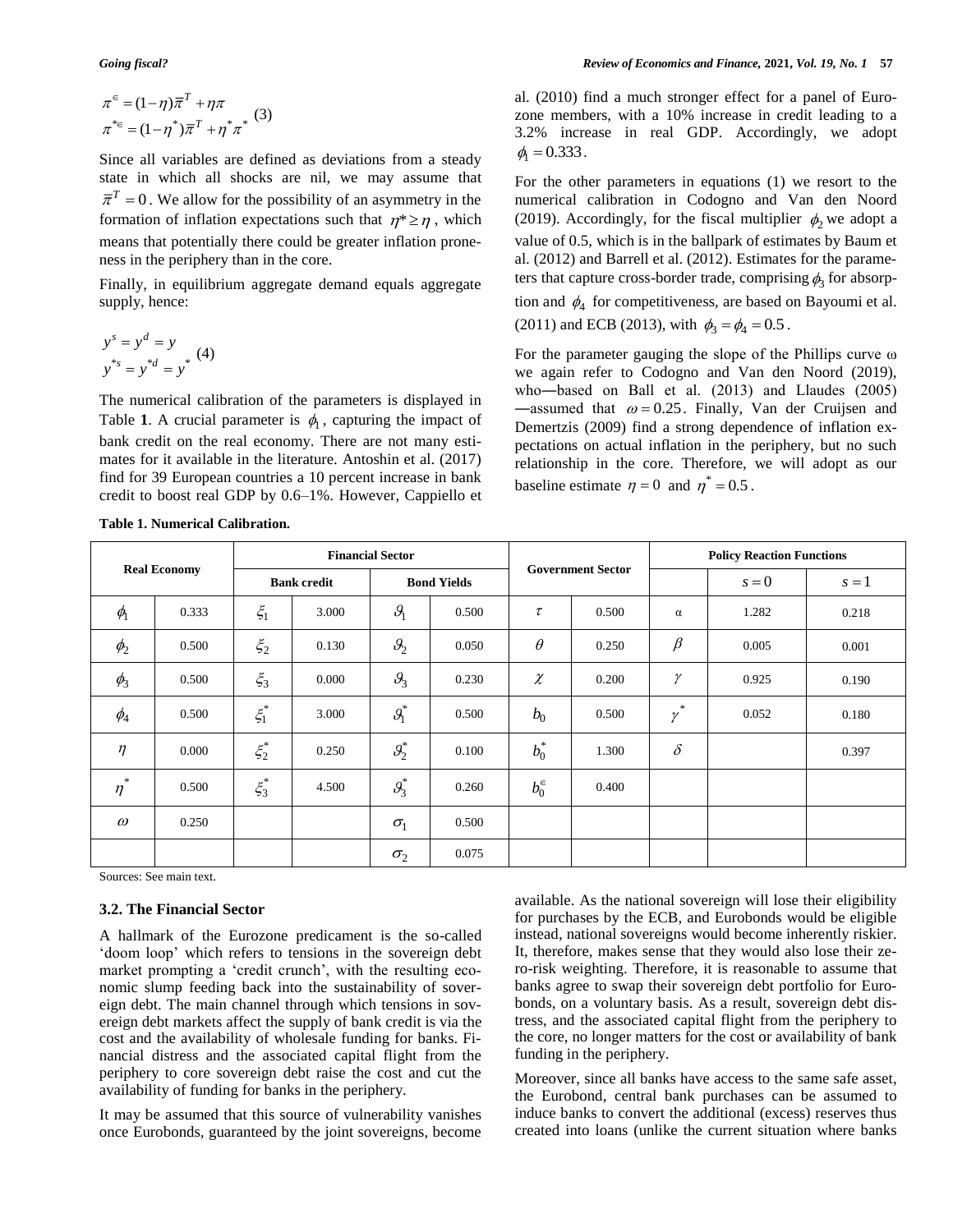keep the excess on their balance sheets as protection against loss of access to wholesale funding). This is known in the literature as the direct bank lending channel of quantitative easing. Evidence of this channel being effective at present in the Eurozone is weak, as banks in practice have been holding on to their excess reserves or used them to pay down external funding or (re-)purchase debt securities instead of providing credit to the economy (see Ryan and Whelan, 2019). However, this may change when banks are induced to hold Eurobonds in lieu of national sovereign bonds. As national sovereign bonds lose their zero-risk weighting, the scope for carry trades diminishes and, with the 'doom loop' broken, the need to hold on to excess reserves also diminishes, hence it looks plausible that a direct bank lending channel will open. There is indeed some empirical evidence that a direct bank lending channel is effective in cases where banks have access to a (national) safe bond, see Paludkiewicz (2018) for Germany, Joyce and Spaltro (2014) for the UK and Kandrac and Schlusche (2018) for the US.1

These notions are embedded in the following stylized (loglinear) equations for bank credit measured as a percentage of nominal output, in which the periphery-core yield spread *<sup>r</sup>* \* *r* is included as a gauge of sovereign debt distress:

$$
l - (y + \pi) = -\xi_1 i + s\xi_2 q - (1 - s)\xi_3 (r - r^*) + \lambda
$$
  

$$
l^* - (y^* + \pi^*) = -\xi_1^* i + s\xi_2^* q - (1 - s)\xi_3^* (r^* - r) + \lambda^*
$$
 (5)

and where  $\lambda$  and  $\lambda^*$  are exogenous shocks to the respective banking systems (credit crunch or credit boon). Moreover, *q* denotes the purchases of sovereign bonds by the ECB as a percentage of GDP, and *i* is the ECB's main policy rate (for simplicity we abstract from the distinction between the deposit and the repurchase rate). We expect that  $\xi_1^* \geq \xi_1$ ,  $\xi_2^* \geq \xi_2$  and  $\xi_3^* \geq \xi_3$ , so generally speaking the sensitivity of bank lending to monetary policy and financial market distress would be larger in the periphery than in the core. Note also that there is an asymmetry in the sense that the adverse effect of the yield spread on lending in the periphery has the opposite sign of the safe-haven effect on lending in the core, and that both tend to widen the differential. Specifically, in the current situation where  $s = 0$  the differential between bank lending in the periphery and the core is determined as:

$$
\begin{aligned} \left[l^* - (y^* + \pi^*)\right] - \left[l - (y + \pi)\right] &= \\ -\left(\xi_1^* - \xi_1\right)i - \left(\xi_3^* + \xi_3\right)(r^* - r) + \left(\lambda^* - \lambda\right) \end{aligned} \tag{5a}
$$

 $\overline{a}$ 

This implies that a priori changes in financial conditions such as increases in the official policy rate and sovereign debt distress tend to widen the differential in the incidence of lending at the detriment of the periphery. Quantitative easing (asset purchases by the ECB) kicks in via its impact on the yield spread (see below). However, if  $s = 1$ , we get:

$$
\begin{aligned} [l^* - (y^* + \pi^*)] - [l - (y + \pi)] &= -(\xi_1^* - \xi_1)i + (5b) \\ (\xi_2^* + \xi_2)q + (\lambda^* - \lambda) \end{aligned}
$$

the yield spread  $r^* = r$  disappears from the equation while quantitative easing now kicks in via the direct bank lending channel.

This takes us to the determinants of the sovereign yield spread of the Eurozone periphery against the core  $r^* = r$ . There is a burgeoning literature on the sovereign yield spread in the Eurozone, which is usually assumed to be driven by country-specific liquidity risk, country-specific default risk and the risk appetite of global investors (see, for instance, Codogno et al. 2003). The ratio of sovereign debt to GDP (alongside the fiscal deficit feeding into the debt ratio) is usually considered to be the main driver of country-specific default risk. As several studies have shown, the relationship between debt and spread can be strongly non-linear and dependent on global risk sentiment. With the outbreak of the global financial crisis, the perception of higher sovereign default risks produced a sharp increase in yield spreads, and even more so in countries whose initial debt ratio was comparatively high.

By contrast, as indicated inter alia by De Grauwe and Ji (2012), in developed economies with a federal/central government who issues debt in its 'own' currency, federal sovereign yields tend to incorporate liquidity and exchange rate risk premiums, but not a default risk premium. A Eurobond, issued by an appointed fiscal capacity with full democratic legitimacy, and which enjoys a joint guarantee by the national sovereigns, may be assumed to broadly fit this description. However, once a Eurobond exists, the national sovereigns would become more akin to state and local government debt in federal states, i.e. would still carry default risk premia (see Schuknecht et al., 2009). In fact, due to the joint guarantee (and assuming this guarantee is credible), national sovereign debt would become inherently riskier than at present, with their yields incorporating risk premia not only for national but also for supra-national public debt.

These features are reflected in the following set of equations for national and supranational yields:

$$
r = sr^{\epsilon} + (1 - s)(g_1 i - g_2 q) + g_3 (b + sb^{\epsilon}) + \rho
$$
  
\n
$$
r^* = sr^{\epsilon} + (1 - s)(g_1^* i - g_2^* q) + g_3^* (b^* + sb^{\epsilon}) + \rho^* (6)
$$
  
\n
$$
r^{\epsilon} = (1 - s) \frac{1}{2} (r + r^*) + s(\sigma_1 i - \sigma_2 q + \rho^{\epsilon})
$$

where  $r, r^*$  and  $r^{\epsilon}$  are the yields on core, periphery and supranational sovereign debt and  $b,b^*$  and  $b^{\in}$  denote the corresponding sovereign debt as a per cent of GDP. The var-

<sup>1</sup> To be fair, Rodnuansky and Darmouni (2017) find no evidence of a direct bank lending channel for the US (except for purchases of mortgage backed securities) and similarly Buttz et al (2015) for the UK. Fatouh et al (2019) even observe a decline in bank lending in the UK as large corporate borrowers turned to the corporate bond market were yields had fallen in response to QE (though arguably this is a demand effect and not a supply effect on bank loans).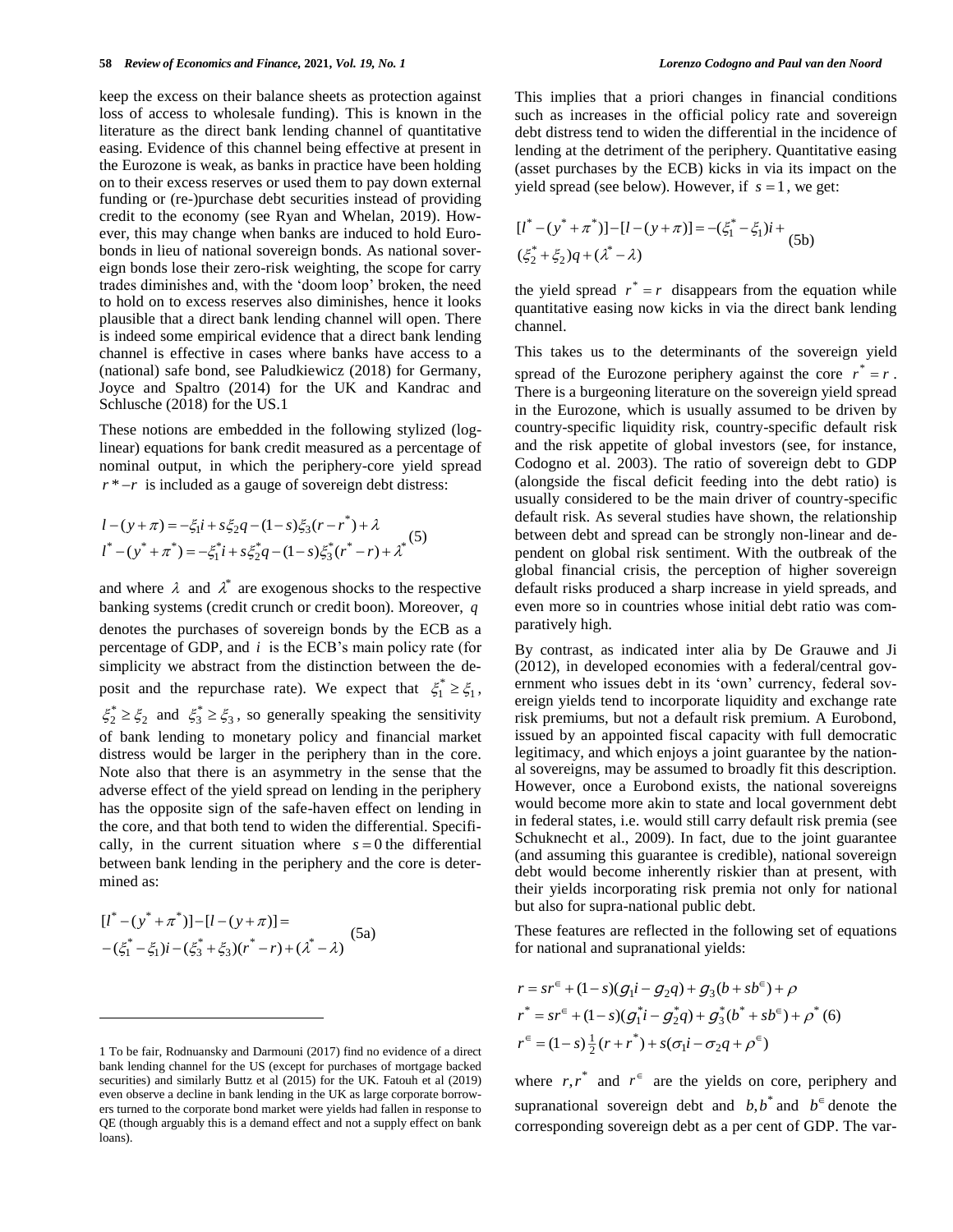iables  $\rho$ ,  $\rho^*$  and  $\rho^{\epsilon}$  are exogenous risk premium shocks. Moreover, *q* again denotes the purchases of sovereign bonds (regardless of the issuer) by the ECB, as a percentage of GDP, and *i* is again the ECB's main policy rate. We expect  $g_1^* \geq g_1, g_2^* \geq g_2, g_3^* \geq g_3$ , so generally speaking periphery yields are the most sensitive to developments in sovereign debt and monetary policy. Let us recall that all variables (except for the dummy *s* ) are defined in terms of deviations from a baseline in which all shock variables are nil.

If  $s = 0$  (i.e. the current situation without a Eurobond), the sovereign yield spread in this specification is determined by the impact of monetary policy (both conventional and nonconventional) and the development of national sovereign debt. Formally, the Eurobond yield would be a synthetic yield computed as the average of the national yields, but there would not be any Eurobonds circulating:

$$
r^* - r = (\mathcal{G}_1^* - \mathcal{G}_1)i - (\mathcal{G}_2^* - \mathcal{G}_2)q + (\mathcal{G}_3^* - \mathcal{G}_3)b^* + \mathcal{G}_3(b^* - b) + (\rho^* - \rho)r^{\epsilon} = \frac{1}{2}(r + r^*)
$$
\n(6a)

By contrast, if  $s = 1$  (i.e. with a Eurobond), the national sovereign yields are determined by their spreads against the new benchmark (the Eurobond), in turn, affected by developments in both the national and supranational debt ratios (the latter due to the guarantee). As a result, the impact of monetary policy on the national sovereign yields is now indirect, i.e. via its impact on Eurobond yields:

$$
r - r^{\epsilon} = \theta_3(b + sb^{\epsilon}) + \rho
$$
  
\n
$$
r^* - r^{\epsilon} = \theta_3^*(b^* - sb^{\epsilon}) + \rho^*
$$
 (6b)  
\n
$$
r^{\epsilon} = \sigma_1 i - \sigma_2 q + \rho^{\epsilon}
$$

The numerical assumptions for the system of equations (5) and (6) are again as much as possible based on the mainstream literature (see Table **1**).

For bank lending, Albertazzi et al. (2012), find for Italy (which we take to represent the periphery) an adverse effect of a100bps increase in the spread  $r^* = r$  of the order of 3.5% for loans to NFCs and 6.0% for household loans. Given the relative weights of NFC and household loans, this implies that approximately  $\xi_3^* = 4.5$ . Based on the same study we adopt  $\xi_1^* = 3.5$  for the impact of the policy rate on bank credit, although estimates were based on the peak of the government bond crisis and by now the sensitivity has decreased significantly. In the core, we assume the impact of the spread  $r^* = r$  to be nil such that  $\zeta_3 = 0$ , as suggested by Altavilla et al. (2016). For the impact of quantitative easing on bank lending we adopt  $\xi_2^* = 0.25$ , i.e. for every euro liquidity created on banks' balance sheets in the periphery through asset purchases, one-quarter is converted into bank loans. This is in line with findings for the United Kingdom reported by Joyce and Salto (2014). Our baseline assumption for the effectiveness of quantitative easing in the core is smaller

than in the periphery, with  $\xi_2 = 0.125$ , to reflect the smaller holdings of sovereigns on banks' balance sheets.

The numerical calibration of the yield equations is based on De Santis (2016). Accordingly, we adopt for the impacts on yields of the policy rate  $\mathcal{G}_1 = \mathcal{G}_2^* = 0.5$ , with the impact thus less than proportional to reflect that tighter monetary policy now gets countries loser monetary policy later, so bond yields will not increase as much as policy rates. With regard to the impact of quantitative easing on sovereign yields we adopt  $\mathcal{G}_2 = 0.05$  and  $\mathcal{G}_1^* = 0.1$ . This implies that for every 1% of GDP equivalent of asset purchases by the ECB, yields would drop by 5 basis points in the core and by 10 basis points in the periphery. Note that total asset purchases by the ECB to date have roughly amounted to around 25% of GDP, which according to the above estimates would have slashed yields by 100 basis points in the core and 250 basis points in the periphery. Finally, based on the same study, we adopt for the impact of the public debt ratio on the sovereign yields  $\mathcal{G}_3 = 0.23$  and  $\mathcal{G}_3^* = 0.26$ .

Obviously, we do not know how the yield on Eurobonds will behave in response to monetary policy. Therefore, we will simply assume the impact of ECB asset purchases on the Eurobond yield to average that on the national sovereign yields when  $s = 0$ , so  $\sigma_1 = 0.5$  and  $\sigma_2 = 0.075$ .

#### **3.3. The Government Sector**

We also need a set of identities to determine the evolution of the public debt ratios to GDP (national and supranational) as well as the respective primary deficits. The usual debt dynamics identities capture the evolution of the debt ratio to output at the national and supranational levels:

$$
b = b_0(\chi r - y - \pi) + f
$$
  
\n
$$
b^* = b_0^*(\chi r^* - y^* - \pi^*) + f^*
$$
\n
$$
b^{\epsilon} = sb_0^{\epsilon}(\chi r^{\epsilon} - \bar{y} - \bar{\pi}) + \frac{1}{2}(f^{\epsilon} + f^{*_{\epsilon}})
$$
\n(7)

Where  $\overline{\pi} = \frac{1}{2}\pi + \frac{1}{2}\pi^*$  and  $\overline{y} = \frac{1}{2}y + \frac{1}{2}y^*$ . Let us recall that f,  $f^*$ ,  $f^{\epsilon}$  and  $f^{*_{\epsilon}}$  denote the respective primary deficits as a ratio to output that enters the system of aggregate demand equations (1) and that  $b_0$ ,  $b_0^*$  and  $b_0^{\epsilon}$  are the respective "initial" debt ratios, whereby we mean the prevailing debt ratios if none of the potential demand, supply or financial shocks occur (i.e.  $\varepsilon^d = \varepsilon^{*d} = \varepsilon^s = \varepsilon^{*s} = \lambda = \lambda^* = \rho = \rho^* = 0$ ). As before, if  $s = 0$  no Eurobonds are created, so  $b^{\infty} = 0$ . However, if  $s = 1$ , the debt ratio would change in response to variations in the relevant yields, economic growth and inflation alongside the conduct of fiscal policy at the centre. We make a simplifying assumption that a fraction  $\chi$  of the changes in yields feed through in the implicit debt servicing cost, depending on the percentage of the total stock of debt that comes due each year. In the model simulations, it is assumed that  $\chi = 0.2$ .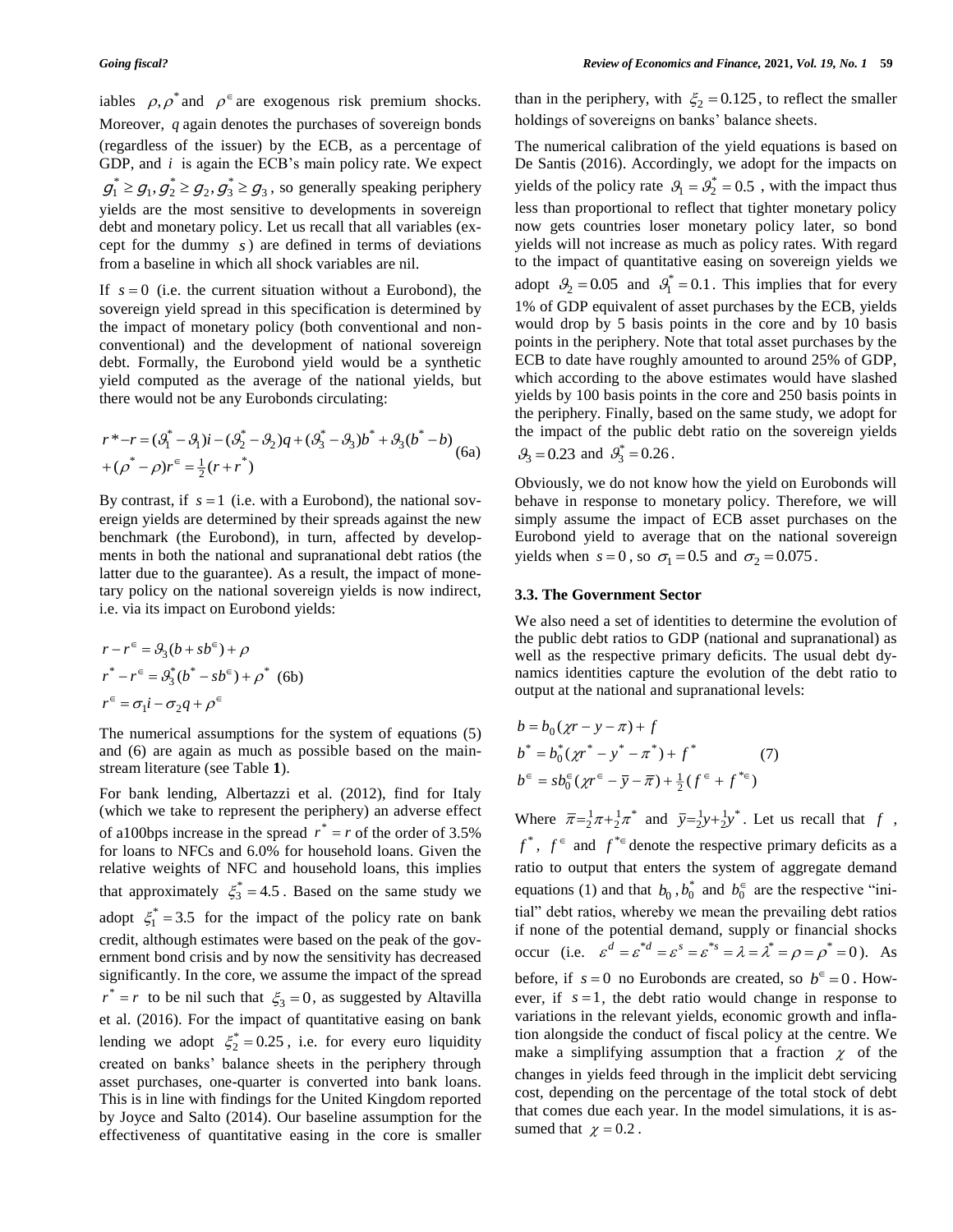The primary fiscal deficits  $f, f^*, f^*$  and  $f^{*}$  are partly endogenous on account of 'automatic stabilisers' (e.g. variations in tax proceeds or social security outlays as a function of cyclical economic activity), so they comprise induced and discretionary components:

$$
f = -(\tau - s\theta)y + g, f^{\epsilon} = -s\theta y + g^{\epsilon}
$$
  

$$
f^* = -(\tau - s\theta)y^* + g^*, f^{\epsilon^*} = -s\theta y^* + g^{\epsilon}
$$
 (8)

where  $g, g^*$  and  $g^{\epsilon}$  denote the stance of the discretionary component of the fiscal respective deficits and  $\tau$  corresponds to the usual "semi-elasticity" of the fiscal deficit with respect to output. In this specifications  $\theta$  takes a positive value when a supra-national fiscal capacity is created, and certain tax or spending programmes are reallocated to it, and nil otherwise. The primary deficit at the central level is simply the average  $f^{\epsilon} = \frac{1}{2} f^{\epsilon} + \frac{1}{2} f^{\epsilon *}$ .

For the numerical calibration of the automatic stabilization effect, we refer to Van den Noord (2000) and Girouard and André (2005), which implies that  $\tau = 0.5$ . Furthermore, we assume that  $b_0 = 50\%$ ,  $b_0^* = 130\%$  and  $b_0^{\infty} = 40\%$ . This roughly corresponds to, respectively, the public debt to GDP ratios in Germany and Italy and the amount of Eurobonds that approximately needs to be issued to cover the purchases of national sovereigns on the balance sheets of the ECB and the banks as well as any additional purchases in the market needed to secure consistency with the capital key. As concerns the parameter  $\theta$  we refer to Van den Noord (2019, 2020), who assumes that half of the automatic stabilization effect would accrue to the centre, so if  $\tau = 0.5$  then  $\theta$  = 0.25.

#### **3.4. Policy Reaction Functions and Nash Equilibrium**

We will assume that monetary and fiscal policies are geared towards their respective macroeconomic stabilisation goals: aggregate inflation  $\bar{\pi} = \frac{1}{2}\pi + \frac{1}{2}\pi^*$  in the case of monetary policy, national output y and  $y^*$  in the case of national fiscal policies and aggregate output  $\bar{y} = \frac{1}{2}y + \frac{1}{2}y^*$  in the case of supranational fiscal policy. The respective authorities are assumed to minimise the welfare loss gauged by the squared deviations from equilibrium, taking into consideration also the welfare losses that may stem from socially or politically costly swings in their policy instruments and that motivate inertia in the conduct of policy.

Accordingly, the ECB faces the following welfare loss minimisation problem:

$$
\min_{q,i} L_{\overline{n}} = \frac{1}{2} \overline{n}^2 + \alpha \frac{1}{2} i^2 + \beta \frac{1}{2} q^2 \tag{9}
$$

where  $\alpha$  and  $\beta$  represent the social cost of conventional and non-conventional monetary policy relative to the cost of missing the inflation target. The first-order conditions in (9) imply that:

$$
\Omega_i^{\overline{\pi}} \overline{\pi} + \alpha i = 0, \Omega_q^{\overline{\pi}} \overline{\pi} + \beta q = 0 \quad (10)
$$

Where 
$$
\Omega_i^{\overline{\pi}} \equiv \frac{\partial \overline{\pi}}{\partial i}
$$
 and  $\Omega_q^{\overline{\pi}} \equiv \frac{\partial \overline{\pi}}{\partial q}$  represent the shock-

response multipliers of conventional and non-conventional monetary policy on aggregate inflation  $\bar{\pi}$  embedded in the system of equations (1)-(8). The solution for aggregate inflation is also derived from that system, and in short-hand notation reads:

$$
\overline{\pi} - \Omega_i^{\overline{\pi}} i + \Omega_{q}^{\overline{\pi}} q + Z_{\overline{\pi}} \quad (11)
$$

Where  $Z_{\overline{x}}$  is the vector of impact responses of aggregate inflation with respect to all other policy and shock variables embedded in the system (1)-(8). Combining equations (10) and (11) then yields solutions for the monetary policy instruments  $i$  and  $q$ .

The national governments minimise the welfare loss  $L_y$  or

*<sup>L</sup>y*\* associated with variations in their output gap (the deviation of output from steady state equilibrium). Fiscal policy is subject to inertia due to adjustment costs associated with a change in policy, so:

$$
\min_{g} L_{y} = \frac{1}{2} y^{2} + y \frac{1}{2} g^{2}
$$
\n
$$
\min_{g^{*}} L_{y^{*}} = \frac{1}{2} y^{*2} + y^{*} \frac{1}{2} g^{*2} \tag{12}
$$

where  $y$  and  $y^*$  represent the social cost of changing the budget, relative to the social cost of deviations from equilibrium output. The first-order conditions in (12) imply that:

$$
\Omega_{g}^{y} y + yg = 0, \Omega_{g^{*}}^{y^{*}} y^{*} + y^{*} g^{*} = 0
$$
 (13)

with

<sup>g</sup>  $\partial_g$  $\Omega_{g}^{y} \equiv \frac{\partial y}{\partial g}$  and  $\Omega_{g^{*}}^{y^{*}} \equiv \frac{\partial y}{\partial g^{*}}$  $y^*_{g^*} \equiv \frac{\partial y^*}{\partial_{g^*}}$  $\Omega_{\sigma^*}^{y^*} = \frac{\partial y}{\partial \sigma^2}$  represent the shock-response

multipliers of national fiscal policies on domestic output *y* and  $y^*$ , respectively. The solutions for output y and  $y^*$  in shorthand notation read:

$$
y = \Omega_{g}^{y} g + Z_{g}, y^{*} = \Omega_{g^{*}}^{y^{*}} g^{*} + Z_{g^{*}} (14)
$$

Where again  $Z_g$  and  $Z_{g^*}$  are the vectors of impact responses of domestic output with respect to all other policy and shock variables. Combining equations (13) and (14) then yields solutions for the national fiscal policy stances  $g$  and  $g^{\ast}.$ 

We will also consider the possibility that fiscal rules are binding in the periphery, such that the conduct of discretionary fiscal policy is committed to achieving a required 'fiscal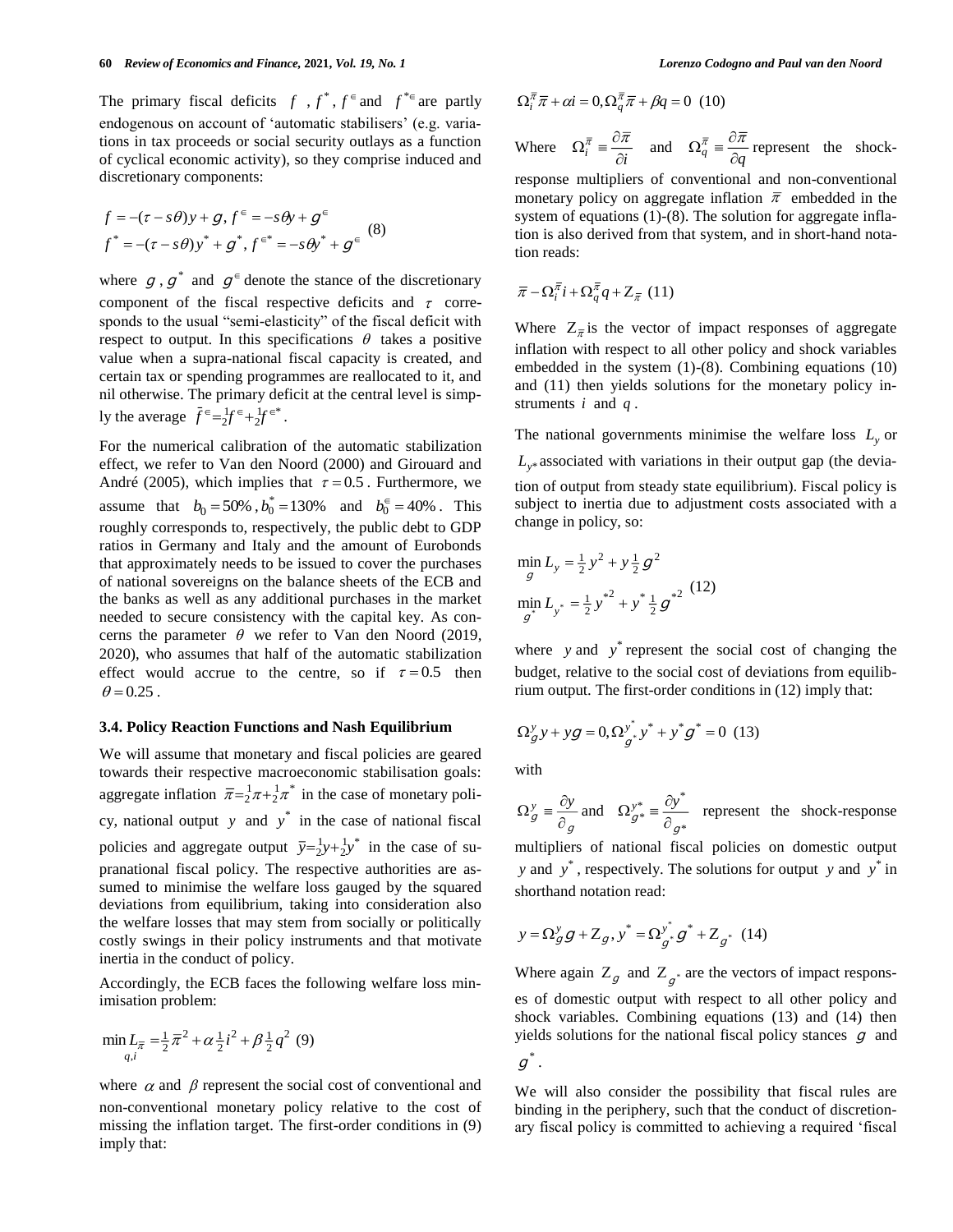effort', for instance, because the debt ratio exceeds the 60% of GDP benchmark (as is typically the case in the periphery). In that case, it is assumed that  $g^* = 0$ .

Finally, fiscal policy at the supra-national level is assumed to be conducted according to the following welfare loss minimisation problem:

$$
s = 0 \Rightarrow g^{\in} = 0
$$
  
\n
$$
s = 1 \Rightarrow \min L_{\overline{y}} = \frac{1}{2} \overline{y}^{2} + \delta \frac{1}{2} g^{\in 2}
$$
 (15)

where if  $s = 1$ , the fiscal capacity faces a trade-off between minimizing the aggregate output gap and the socio-political cost of variations in the primary deficit. The first-order condition in (15) implies that:

$$
\Omega_{g^{\epsilon}}^{\bar{y}}\bar{y} + \delta g^{\epsilon} = 0 \quad (16)
$$

with  $\Omega_{g^{\epsilon}}^{y} \equiv \frac{\partial y}{\partial q^{\epsilon}}$  $\Omega_{g^{\epsilon}}^{\bar{y}} \equiv \frac{\partial \bar{y}}{\partial g}$  $\overline{y}$  =  $\frac{oy}{2\epsilon}$  representing the shock-response multiplier

of supranational fiscal policy on aggregate output  $\bar{y}$ . The solution for aggregate output in short-hand notation reads:

$$
\bar{y} = \Omega_{g^{\epsilon}}^{\bar{y}} g^{\epsilon} + Z_{g^{\epsilon}} (17)
$$

Where again  $Z_{g^{\epsilon}}$  is the vector of impact responses of aggregate output with respect to all other policy and shock variables. Combining equations (16) and (17) then yields a solution for the supranational fiscal policy stance  $g^{\epsilon}$ .

Once all policy reaction functions are known, we can solve the system for all goals and policy instruments (Nash equilibrium). However, before we can solve the system, we need to fix the numerical weights  $\alpha$ ,  $\beta$ ,  $y$ ,  $y^*$  and  $\delta$  on the policy instruments in the welfare loss functions (9), (12) and (15). The approach adopted here is to assume that all policy instruments move halfway to their "optimum" stances required to fully achieve their policy goals (such as for instance achieving  $\bar{\pi} = 0$  in the case of monetary policy). In more detail, the adopted approach is as follows.

In general terms, the welfare minimisation problem for each policy instrument *x* with regard to 'its' policy goal *y* reads

2  $\min L_y = \frac{1}{2}y^2 + \alpha \frac{1}{2}x^2$ . From the first order condition fol*x* lows that  $\Omega_x^y y + \alpha x = 0$ , subject to  $y = \Omega_x^y x + Z_x$ . The policy reaction function then reads  $x = \Omega_x^y Z_x / (\Omega_x^y)^2 + \alpha$  Without inertia in the instrument variables(i.e.  $\alpha = 0$ ), the optimal policy rule thus reads  $\tilde{x} = -Z_x/\Omega_x^y$ , which implies that  $x = \left[\Omega_x^{y2}/(\Omega_x^{y2} + \alpha)\right]$  *x*. This means that the policy instrument x is only partially adjusted to its 'optimal' stance  $\tilde{x}$ . Hence if we assume policy to move halfway its optimal stance, we

get  $\Omega_x^{y^2}/(\Omega_x^{y^2} + \alpha) = \frac{1}{2}$  $\Omega_x^{\gamma^2}/(\Omega_x^{\gamma^2}+\alpha) = \frac{1}{2}$ , and so  $\alpha = \Omega_x^{\gamma^2}$ . This algorithm is used throughout this paper for all policy instruments. It implies that if  $s = 0$ ,  $\alpha = 1.282$ ,  $\beta = 0.005$ ,  $y = 0.925$  and  $y^* = 0.052$ , and if  $s = 1$ , that  $\alpha = 0.218$ ,  $\beta = 0.001$ ,  $y = 0.190$ ,  $y^* = 0.018$ , and  $\delta = 0.397$ .

Note that monetary policy inertia is much larger without a Eurobond/fiscal capacity than with it, and that the same holds for fiscal policy in the core. This is, in itself, an interesting finding. The intuition is that in the current situation a fiscal expansion in the core or a monetary expansion (conventional or non-conventional) carry large impact-response multipliers (a big bang for the buck) due to the dynamics inherent in the 'doom loop', whereas this would be much less the case once a Eurobond/fiscal capacity has been created.

#### **4. SHOCK RESPONSES**

The model set out above contains four sets of shock variables: demand shocks  $\varepsilon^d$  and  $\varepsilon^{d}$ , supply shocks  $\varepsilon^s$  and  $\varepsilon^{*s}$ , bank lending shocks  $\lambda$  and  $\lambda^{*}$ , and sovereign risk premium shocks  $\rho$ ,  $\rho^*$  and  $\rho^{\epsilon}$ . The shock responses depend on the regime adopted: without Eurobond/fiscal capacity  $s = 0$  or with Eurobond/fiscal capacity  $s = 1$ . In the latter regime, we also make a distinction between two cases in which fiscal policy in the periphery is unconstrained or constrained ( $g^* = 0$ ). So, the total number of possible shock responses is very large, and it may be more useful to look at a limited number of subsets in which shocks are combined in a meaningful way. We look at three such subsets:

- 1. First, we simulate a scenario which broadly reflects the shocks that hit the Eurozone economy at the onset of the Financial Crisis in 2008-2009 and the ensuing Sovereign Debt Crisis. Accordingly, we assume a symmetric demand shock  $\epsilon^{d} = \epsilon^{d} = -5\%$ ) combined with an adverse risk premium shock hitting the periphery ( $\rho^* = 2\%$ . points).
- 2. Next, we simulate a scenario which broadly mimics the consensus view that economic slack in the periphery is mostly 'structural', although additionally, non-performing loans on periphery banks' balance sheets act as a drag on aggregate demand ('lagging periphery'). Accordingly, we simulate an adverse supply shock in the periphery ( $\varepsilon^{*s} = -5\%$ ) combined with an adverse bank lending shock in the periphery ( $\lambda^* = -10\%$ ).
- 3. Finally, we simulate a scenario which broadly mimics the consensus view that the core has made major headway with structural reform (e.g. the Harz-II reforms in Germany) while its sovereigns attract safehaven investors ('leading core'). Accordingly, we simulate a favourable supply shock in the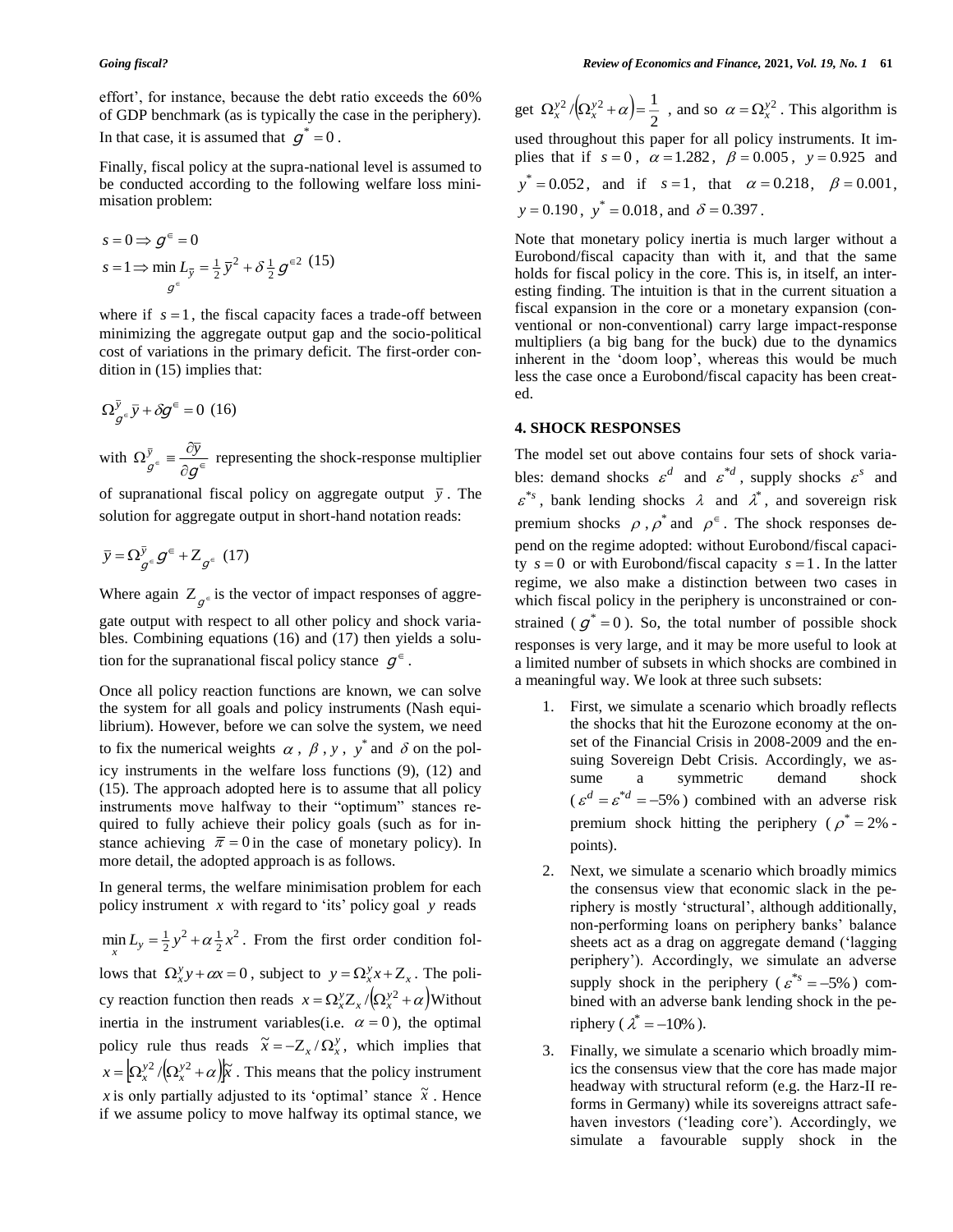$\text{core}( \varepsilon^s = 5\%)$ , combined with a favourable risk premium shock in the core ( $\rho = -1\%$  -point).

### **4.1. The Great Financial Crisis and its Aftermath**

From the simulation results reported in Table 2, the following broad picture emerges:

- 1. In the baseline simulation (without Eurobond/fiscal capacity, scenario I in Table **2**), output is much harder hit in the periphery than in the core, notwithstanding the assumed symmetry of the demand shock. This is primarily due to the 'doom loop', with a collapse of bank lending combined with a substantial increase in periphery public debt and yields. Discretionary fiscal policy is eased in both in the core and the periphery, but much more so in the former in a context of much greater availability of fiscal space, though 'automatic stabilisers' do work their way through in the periphery. Monetary policy kicks in forcefully – both conventional and nonconventional – but cannot prevent a major economic slump.
- 2. Had a Eurobond/fiscal capacity existed (scenario IIA in Table **2**), bank lending in the periphery

would not have collapsed, fiscal stimulus at the centre would have provided a substantial demand offset, while the increase in public debt in the periphery would have been comparatively muted. Yet, pe-

- riphery yields would have increased more strongly, and quantitative easing would have been much more modest. All this would have pleased policymakers in the core. 3. Had in addition fiscal policy in the periphery be
- constrained by the fiscal rules being binding (Scenario IIB in Table **2**), the increase in public debt in the periphery would have been even smaller, though this comes at the expense of a slightly less favourable outcome for aggregate output despite a somewhat stronger fiscal expansion at the centre.

All in all, had a Eurobond/fiscal capacity existed at the onset of the Great Financial Crisis, the recession would have been much more muted, and conventional monetary and fiscal policies could have done most of the job of macroeconomic stabilisation without resorting massively to unconventional instruments and without sowing the seeds of sovereign debt and bank defaults.

|                                  |                    | <b>Fiscal Capacity/Eurobond</b> |                             |                                  |                        | <b>Fiscal Capacity/Eurobond</b> |        |  |
|----------------------------------|--------------------|---------------------------------|-----------------------------|----------------------------------|------------------------|---------------------------------|--------|--|
|                                  |                    |                                 | Yes                         |                                  |                        | Yes                             |        |  |
|                                  | No                 |                                 | <b>Fiscal Rules Binding</b> |                                  | N <sub>0</sub>         | <b>Fiscal Rules Binding</b>     |        |  |
|                                  |                    | No                              | Yes                         |                                  |                        | N <sub>0</sub>                  | Yes    |  |
|                                  | <b>Output</b>      |                                 |                             | Primary deficit                  |                        |                                 |        |  |
| Core $(y)$                       | $-4.1$             | $-1.3$                          | $-1.2$                      | Core $(f)$                       | 6.3                    | 3.3                             | 3.1    |  |
| Periphery $(y^*)$                | $-6.7$             | $-1.1$                          | $-1.5$                      | Periphery ( $f^*$ )              | 3.3                    | 2.7                             | 0.4    |  |
| Aggregate ( $\overline{y}$ )     | $-5.4$             | $-1.2$                          | $-1.3$                      | Central ( $f^{\epsilon}$ )       | 0.0                    | 2.2                             | 2.4    |  |
| <b>Inflation</b>                 |                    |                                 |                             | <b>Debt</b>                      |                        |                                 |        |  |
| Core $(\pi)$                     | $-1.0$             | $-0.3$                          | $-0.3$                      | Core $(b)$                       | 8.8                    | 4.1                             | 3.9    |  |
| Periphery ( $\pi^*$ )            | $-3.3$             | $-0.5$                          | $-0.7$                      | Periphery ( $\boldsymbol{b}^*$ ) | 17.0                   | 5.5                             | 3.7    |  |
| Aggregate ( $\overline{\pi}$ )   | $-2.2$             | $-0.4$                          | $-0.5$                      | Central ( $b^{\in}$ )            | 0.0                    | 2.7                             | 3.1    |  |
|                                  | Yields             |                                 |                             | <b>Fiscal stimulus</b>           |                        |                                 |        |  |
| Core $(r)$                       | $-0.4$             | 0.1                             | $-0.2$                      | Core $(g)$                       | 4.2                    | 3.0                             | 2.8    |  |
| Periphery ( $\boldsymbol{r}^*$ ) | 2.5                | 2.6                             | 1.9                         | Periphery ( $g^*$ )              | 0.0                    | 2.5                             | 0.0    |  |
| Eurobond ( $r^{\epsilon}$ )      | 0.0                | $-1.5$                          | $-1.8$                      | Central ( $g^{\epsilon}$ )       | 0.0                    | 1.9                             | 2.1    |  |
|                                  | <b>Bank</b> credit |                                 |                             |                                  | <b>Monetary policy</b> |                                 |        |  |
| Core $(l)$                       | 0.7                | 2.8                             | 3.9                         | Policy rate $(i)$                | $-1.9$                 | $-0.9$                          | $-1.1$ |  |
| Periphery $(l^*)$                | $-17.4$            | 4.6                             | 5.4                         | Assets $(q)$                     | 29.5                   | 13.9                            | 16.9   |  |

**Table 2. Shock-Responses -- the Great Financial Crisis and its Aftermath.**

Source: Authors' computations.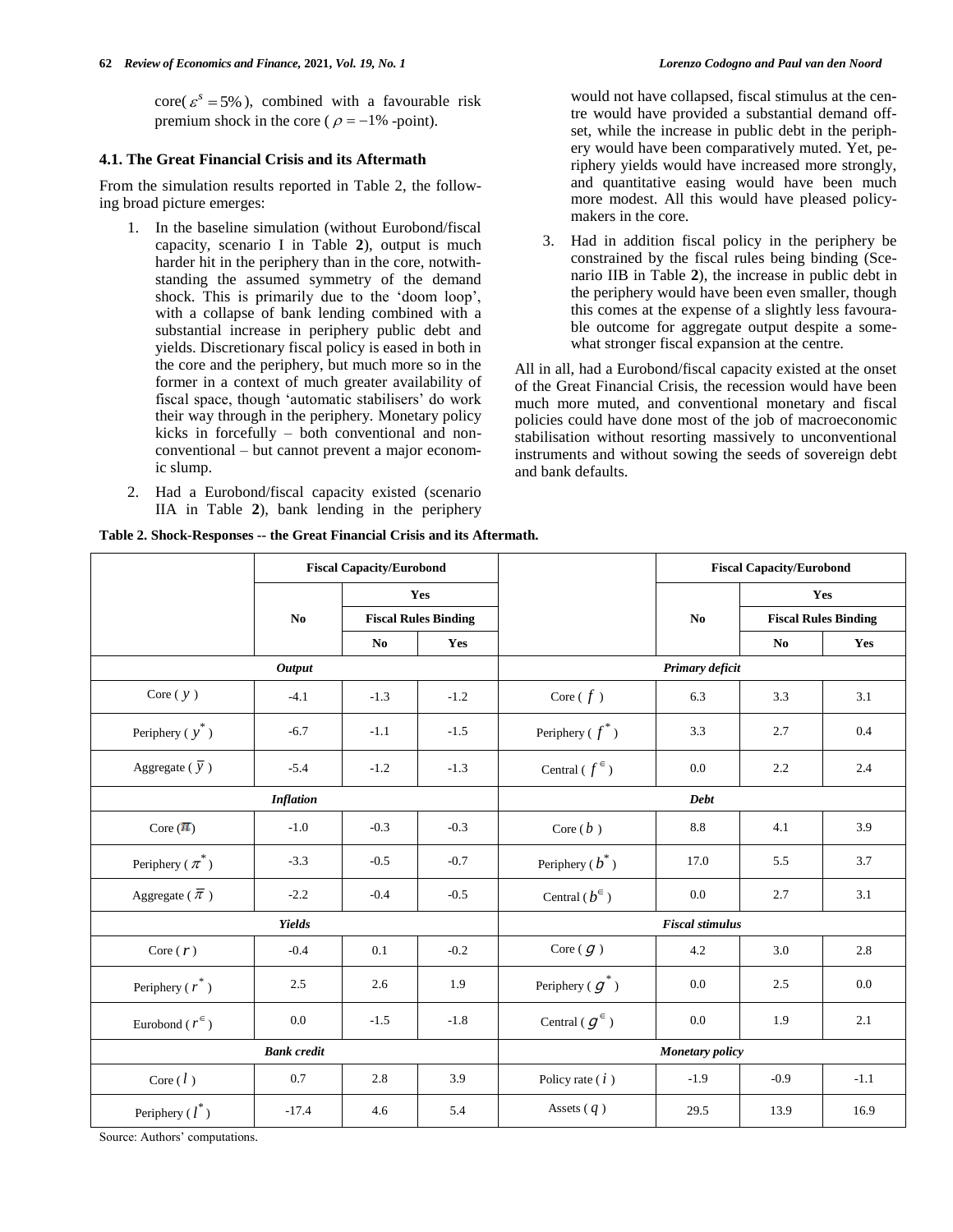# **4.2. Lagging Periphery**

As noted, aside from the impact of the shocks at the onset of the Great Financial Crisis, it is a generally accepted view that the periphery suffers from a number of structural weaknesses. This is captured in our model as a combination of an adverse supply shock and an adverse bank lending shock in the periphery. From the simulation results reported in Table **3** emerges the following:

1. In the absence of a Eurobond/fiscal capacity (scenario I in Table **3**), output developments in the periphery and core sharply diverge at the detriment of the former. Yields also diverge, with the peripherycore spread surging and periphery public debt strongly outpacing the core. Asset purchases by the ECB and fiscal expansion in the core (relative to a baseline in which the stance of fiscal policy may be structurally tight) may pick up some of the slack. However, the core suffers from adverse spill-over

### **Table 3. Shock-responses – Lagging Periphery.**

effects on output from the periphery, acting as a persistent drag on economic activity. The stance of<br>monetary policy (conventional and non-(conventional conventional) is tight due to the inflationary impact of the adverse supply shock in the periphery.

- 2. With the creation of a Eurobond/fiscal capacity (scenario IIa in Table **3**), the adverse spill-over effects on the core are largely neutralised, with the contraction in the periphery much smaller. A fiscal expansion at the centre picks up some of the slack while the contraction in bank credit in the periphery is much smaller as well, as is the yield spread.
- 3. The picture is somewhat less favourable fiscal policy in the periphery is constrained (scenario IIb in Table **3**), without impetus onto activity from fiscal policy in the periphery. A somewhat stronger fiscal expansion at the centre provides only a partial offset.

|                                | <b>Fiscal Capacity/Eurobond</b> |                |                             |                            |                        | <b>Fiscal Capacity/Eurobond</b> |         |  |
|--------------------------------|---------------------------------|----------------|-----------------------------|----------------------------|------------------------|---------------------------------|---------|--|
|                                |                                 |                | Yes                         |                            |                        |                                 | Yes     |  |
|                                | No                              |                | <b>Fiscal Rules Binding</b> |                            | No                     | <b>Fiscal Rules Binding</b>     |         |  |
|                                |                                 | N <sub>0</sub> | Yes                         |                            |                        | No                              | Yes     |  |
|                                | <b>Output</b>                   |                |                             | Primary deficit            |                        |                                 |         |  |
| Core $(y)$                     | $-1.1$                          | $-0.6$         | $-0.4$                      | Core $(f)$                 | 1.7                    | 1.4                             | 1.1     |  |
| Periphery $(y^*)$              | $-4.6$                          | $-2.2$         | $-3.1$                      | Periphery ( $f^*$ )        | 2.3                    | 5.8                             | 0.8     |  |
| Aggregate ( $\overline{y}$ )   | $-2.8$                          | $-1.4$         | $-1.8$                      | Central ( $f^{\epsilon}$ ) | 0.0                    | 2.6                             | 3.3     |  |
|                                |                                 |                |                             | Debt                       |                        |                                 |         |  |
| Core $(\pi)$                   | $-0.3$                          | $-0.1$         | $-0.1$                      | Core $(b)$                 | 2.4                    | 2.1                             | 1.7     |  |
| Periphery ( $\pi^*$ )          | 0.2                             | 1.4            | 0.9                         | Periphery ( $b^*$ )        | 8.5                    | 8.3                             | 4.5     |  |
| Aggregate ( $\overline{\pi}$ ) | 0.0                             | 0.6            | 0.4                         | Central $(b^{\in})$        | 0.0                    | 3.1                             | 3.9     |  |
|                                | <b>Yields</b>                   |                |                             |                            | <b>Fiscal stimulus</b> |                                 |         |  |
| Core $(r)$                     | 0.5                             | 3.4            | 2.8                         | Core $(g)$                 | 1.1                    | 1.3                             | 1.0     |  |
| Periphery ( $r^*$ )            | 2.2                             | 5.1            | 3.7                         | Periphery ( $g^*$ )        | 0.0                    | 5.3                             | 0.0     |  |
| Eurobond ( $r^{\epsilon}$ )    | 0.0                             | 2.2            | 1.5                         | Central ( $g^{\in}$ )      | 0.0                    | 2.2                             | 2.8     |  |
|                                | <b>Bank</b> credit              |                |                             | <b>Monetary</b> policy     |                        |                                 |         |  |
| Core $(l)$                     | $-1.3$                          | $-7.2$         | $-5.0$                      | Policy rate $(i)$          | 0.0                    | 1.3                             | 0.9     |  |
| Periphery $(l^*)$              | $-21.7$                         | $-19.9$        | $-18.3$                     | Assets $(q)$               | 0.4                    | $-20.2$                         | $-13.7$ |  |

Source: Authors' computation

All in all, the combination of adverse supply and bank lending shocks in the periphery may well explain some of the divergences (economic growth, inflation, public debt) between the periphery and the core, and the creation of a Eurobond/fiscal capacity could well help reduce these divergences. Obviously, this would not argue against tackling the causes of divergence at source – i.e. the lack of structural reform in the periphery. However, it could help to ease the pain of divergence to muster more political support for reform.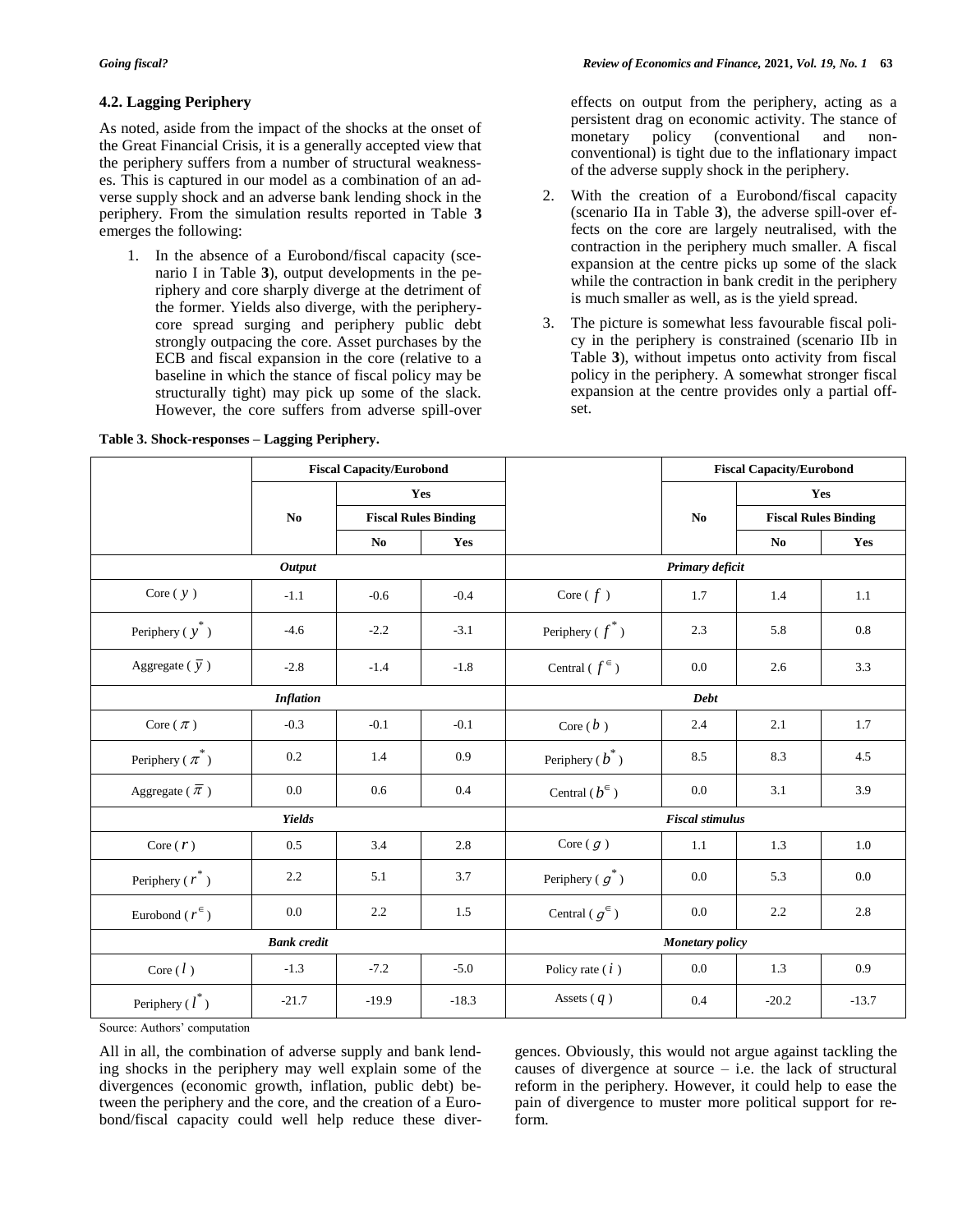|                                |                    | <b>Fiscal Capacity/Eurobond</b> |                             |                       |                        | <b>Fiscal Capacity/Eurobond</b> |                             |  |  |  |
|--------------------------------|--------------------|---------------------------------|-----------------------------|-----------------------|------------------------|---------------------------------|-----------------------------|--|--|--|
|                                |                    |                                 | Yes                         |                       |                        |                                 | Yes                         |  |  |  |
|                                | N <sub>0</sub>     |                                 | <b>Fiscal Rules Binding</b> |                       | No                     |                                 | <b>Fiscal Rules Binding</b> |  |  |  |
|                                |                    | No                              | Yes                         |                       |                        | N <sub>0</sub>                  | Yes                         |  |  |  |
|                                | <b>Output</b>      |                                 |                             |                       | Primary deficit        |                                 |                             |  |  |  |
| Core $(y)$                     | 0.2                | 0.6                             | 0.6                         | Core $(f)$            | $-0.3$                 | $-1.6$                          | $-1.5$                      |  |  |  |
| Periphery ( $y^*$ )            | $-0.7$             | 0.5                             | 0.7                         | Periphery ( $f^*$ )   | 0.4                    | $-1.3$                          | $-0.2$                      |  |  |  |
| Aggregate ( $\overline{y}$ )   | $-0.3$             | 0.6                             | 0.6                         | Central ( $f^{\in}$ ) | 0.0                    | $-1.0$                          | $-1.2$                      |  |  |  |
|                                | <b>Inflation</b>   |                                 |                             |                       | <b>Debt</b>            |                                 |                             |  |  |  |
| Core $(\pi)$                   | $-1.2$             | $-1.1$                          | $-1.1$                      | Core $(b)$            | 0.1                    | $-1.7$                          | $-1.5$                      |  |  |  |
| Periphery ( $\pi^*$ )          | $-0.4$             | 0.3                             | 0.4                         | Periphery $(b^*)$     | 1.5                    | $-3.0$                          | $-2.1$                      |  |  |  |
| Aggregate ( $\overline{\pi}$ ) | $-0.8$             | $-0.4$                          | $-0.4$                      | Central $(b^{\in})$   | 0.0                    | $-1.2$                          | $-1.4$                      |  |  |  |
|                                | Yields             |                                 |                             |                       | <b>Fiscal stimulus</b> |                                 |                             |  |  |  |
| Core $(r)$                     | $-1.9$             | $-3.1$                          | $-3.0$                      | Core $(g)$            | $-0.2$                 | $-1.4$                          | $-1.4$                      |  |  |  |
| Periphery ( $r^*$ )            | $-1.0$             | $-2.6$                          | $-2.2$                      | Periphery ( $g^*$ )   | 0.0                    | $-1.2$                          | 0.0                         |  |  |  |
| Eurobond ( $r^{\epsilon}$ )    | 0.0                | $-1.5$                          | $-1.3$                      | Central ( $g^{\in}$ ) | 0.0                    | $-0.9$                          | $-1.0$                      |  |  |  |
|                                | <b>Bank</b> credit |                                 |                             |                       | <b>Monetary</b> policy |                                 |                             |  |  |  |
| Core $(l)$                     | 1.1                | 3.9                             | 3.4                         | Policy rate $(i)$     | $-0.7$                 | $-0.9$                          | $-0.8$                      |  |  |  |
| Periphery $(l^*)$              | $-2.9$             | 6.9                             | 6.5                         | Assets $(q)$          | 10.7                   | 13.8                            | 12.3                        |  |  |  |

#### **Table 4. Shock-Responses – Leading Core.**

Source: Authors' computations.

### **4.3. Leading Core**

As noted, it is a generally accepted view that the core has been more forthcoming than the periphery in terms of structural reform, at least before the crisis, and has also benefited from the safe-haven properties of their sovereign bonds. This is yet another source of divergence, as suggested by the simulation results:

- 1. In the absence of a Eurobond/fiscal capacity (scenario I in Table **4**), output developments in the periphery and core indeed diverge at the detriment of the former, as do yields. Bank lending is comparatively weak in the periphery, actually contracting, due to weak macroeconomic conditions. However, the primary deficit and public debt are falling in the core and increasing in the periphery. Monetary policy is eased, both conventional and nonconventional.
- 2. With the creation of a Eurobond/fiscal capacity, regardless of whether or not fiscal policy is constrained in the periphery (scenarios IIa and IIb in Table 4), the divergences vanish and output is generally much stronger across the board, supported by very easy monetary policy (conventional and nonconventional) and buoyant bank lending.

To sum up, to the extent core-periphery divergences stem from structural reform efforts in the core, the bulk of this divergence disappears with the creation of a Eurobond/fiscal capacity, mostly because the contraction of bank credit in the periphery would halt.

### **4.5. Alternative Assumptions**

In the simulations discussed above some crucial assumptions were made about the responses of bank lending, sovereign bond yields and fiscal policy that may not be satisfied in reality. In this section, we will examine the impact of these assumptions by way of a robustness check.

First, so far, we have assumed that after the creation of the Eurobond supported by a quantitative easing programme to which only the Eurobond is eligible, asset purchases by the ECB will stimulate bank lending via the direct bank lending channel (i.e. the conversion of reserves into bank loans to the private sector). However, the evidence in the empirical literature of this channel being active in jurisdictions where banks have access to a safe asset is somewhat mixed. Hence it would be useful to run the same set of simulations as above, but now assuming that this channel is comparatively weak. Specifically, we set the relevant parameters in the bank lending equations (5) at half their baseline values, i.e.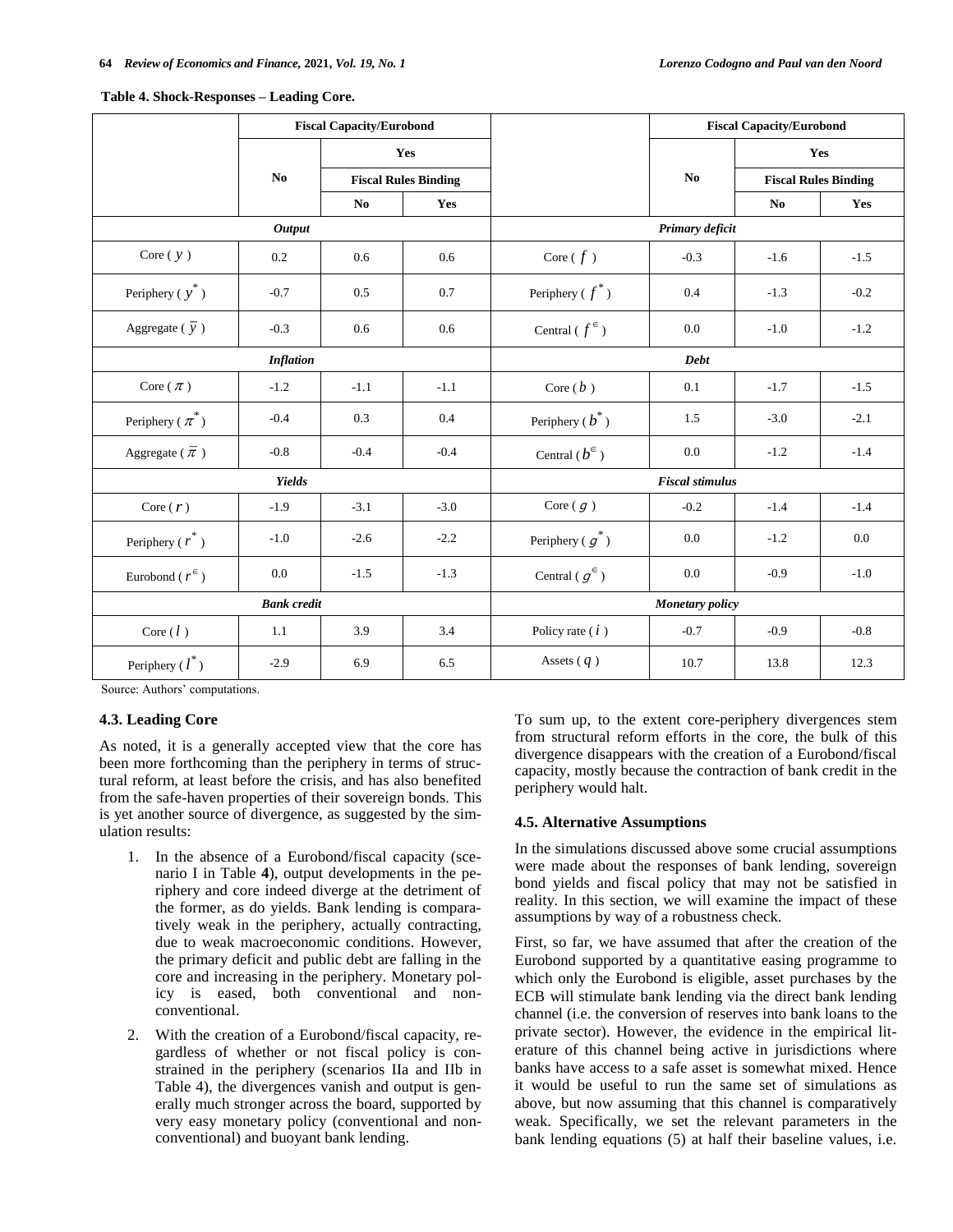$\zeta_2 = 0.006$  and  $\zeta_2^* = 0.125$ . This assumption will not change the simulation results for the "current situation" in which the bank lending channel is absent in any case.

The results - reported in Tables **A1-A3** in the Annex – show that identical results for the real economy are obtained after the adoption of the Eurobond/fiscal capacity as in the baseline model, but to achieve this in the 'Great Financial Crisis' and 'leading core' scenarios much stronger monetary responses (conventional and non-conventional) are needed to compensate for the weaker bank lending channel. Conversely, in the 'lagging periphery' scenario a comparatively strong quantitative tightening response is required to keep inflation under control - illustrating that monetary policy at large is not well suited to absorb adverse supply shocks. Overall, the new set-up with a Eurobond and fiscal capacity retains its better stabilization properties, notwithstanding the weaker bank lending channel, but this comes with stronger monetary policy support for bank lending.

Second, we have thus far assumed that the yield on the Eurobond reflects monetary policy and expectations thereof, but not fiscal developments at the supranational level. Due to the guarantee that underpins the Eurobond, the latter are, in contrast, reflected in the yields of national sovereigns. This is based on the premise that the guarantee is credible, and hence supranational debt should affect the yields on national sovereign bonds only, not the yield on the Eurobond. However, if the guarantee is not credible – at least not initially until a sufficient track record is established – the Eurobond yield should incorporate a default risk premium reflecting supranational fiscal developments. As well, the default risk premium should be correspondingly smaller on national sovereign debt as this risk is now transferred to the Eurobond market. This means that the spreads of national sovereigns against the Eurobond should narrow relative to the baseline. However, in this situation, Eurobonds on the balance sheet of banks are unlikely to be perceived to be safe in crises, which would adversely affect banks' funding cost. This is why – even with Eurobonds in place – a lender of last resort commitment of the ECB (in the form of a mandate for purchases of Eurobonds) remains crucial (see for instance De Grauwe and Ji, 2018).

Tables **A4-A6** in Annex A report again the same set of simulations as those reported in Tables **2-4**, but now using a different set of yield and bank lending equations to reflect the above considerations. Specifically, the yield equations now read

$$
r^* = sr^{\epsilon} + (1 - s)(\theta_1 i - \theta_2 q) + \theta_3 b + \rho
$$
  
\n
$$
r^* = sr^{\epsilon} + (1 - s)(\theta_1^* i - \theta_2^* q) + \theta_3^* b^* + \rho^*
$$
 (6c)  
\n
$$
r^{\epsilon} = (1 - s)\frac{1}{2}(r - r^*) + s(\sigma_1 i - \sigma_2 q + \sigma_3 s b^{\epsilon} + \rho^{\epsilon})
$$

where we assume that  $\sigma_3$  equals the average of  $\mathcal{B}_3$  and  $\mathcal{B}_3^*$ , so  $\sigma_3 = 0.245$ . Hence supranational debt now enters the yield equation for the Eurobond but is eliminated from the national yield equations. This implies that increases in

supranational debt affect the national sovereign yields indirectly – via the benchmark Eurobond yield – as opposed to the baseline model in which the periphery is directly exposed to supranational default risk. Moreover, the bank lending equations now read:

$$
l - (y + \pi) = -\xi_1 i + s \xi_2 q - 1(1 - s)\xi_3 (r - r^*) - s \xi_4 r^{\epsilon} + \lambda
$$
  

$$
l^* - (y^* + \pi^*) = -\xi_1^* i + s \xi_2^* q - 1(1 - s)\xi_3^* (r^* - r) - s \xi_4^* r^{\epsilon} + \lambda^*
$$
(5c)

This means that if  $s = 1$  (Eurobond and fiscal capacity in place), an increase in the yield on Eurobonds would adversely affect the quality of banks' balance sheets and hence their funding cost, which in turn would lead to a contraction of bank credit. This mechanism, moreover, would be effective in both the periphery and the core as banks in both blocks would be exposed to this risk. As to the numerical calibration, we assume that  $\xi_4^* = \xi_3^*$  and  $\xi_4^* = \xi_3^* / 2$  to reflect the smaller exposure to sovereign debt in core banks than in periphery banks. The thrust of the simulation results for the "Great Financial Crisis" shock does not change, with the contractionary impact of the shock on output much more muted with a Eurobond/fiscal capacity than without these devices. However, the main difference with the baseline version of the model is that bank lending now contracts even with a Eurobond and fiscal capacity in place due to the exposure to supranational default risk, though not as much as in the "current" situation without these devices. Because the effectiveness of asset purchases by the ECB is stronger in this version of the model than in the baseline version (given that there is an additional channel via the funding cost of banks), less of it is needed. The greater effectiveness of asset purchases also creates room for fiscal stimulus at the center. The other simulations portray a similar bias relative to the baseline, that is a more muted response of bank lending and a stronger reliance on fiscal policy at the center, without however affecting the thrust of the outcomes in terms of macroeconomic stabilisation.

Finally, we have so far assumed that national fiscal policy in the core is unconstrained, but in practice, ideological priors may stop the periphery from conducting an active fiscal stabilization policy in the face of adverse shocks. If so, the impact of the shocks on output will tend to be larger in the periphery, and therefore the responses of monetary policy as well as supranational fiscal policy (once centralised fiscal capacity is created) will be stronger. This is indeed the picture that emerges from the simulations reported in Tables **A7-A9**, in which it is assumed that always  $g = 0$ . However, aside from the different policy responses, there are no other significant differences relative to the baseline simulations as reported in Tables **2-4**.

All in all, these alternative simulations do not change our overall assessment that the creation of Eurobonds and fiscal capacity at the centre, with the ECB acting as a lender of last resort, renders the monetary union considerably more resilient to the sort of shocks it has experienced to date.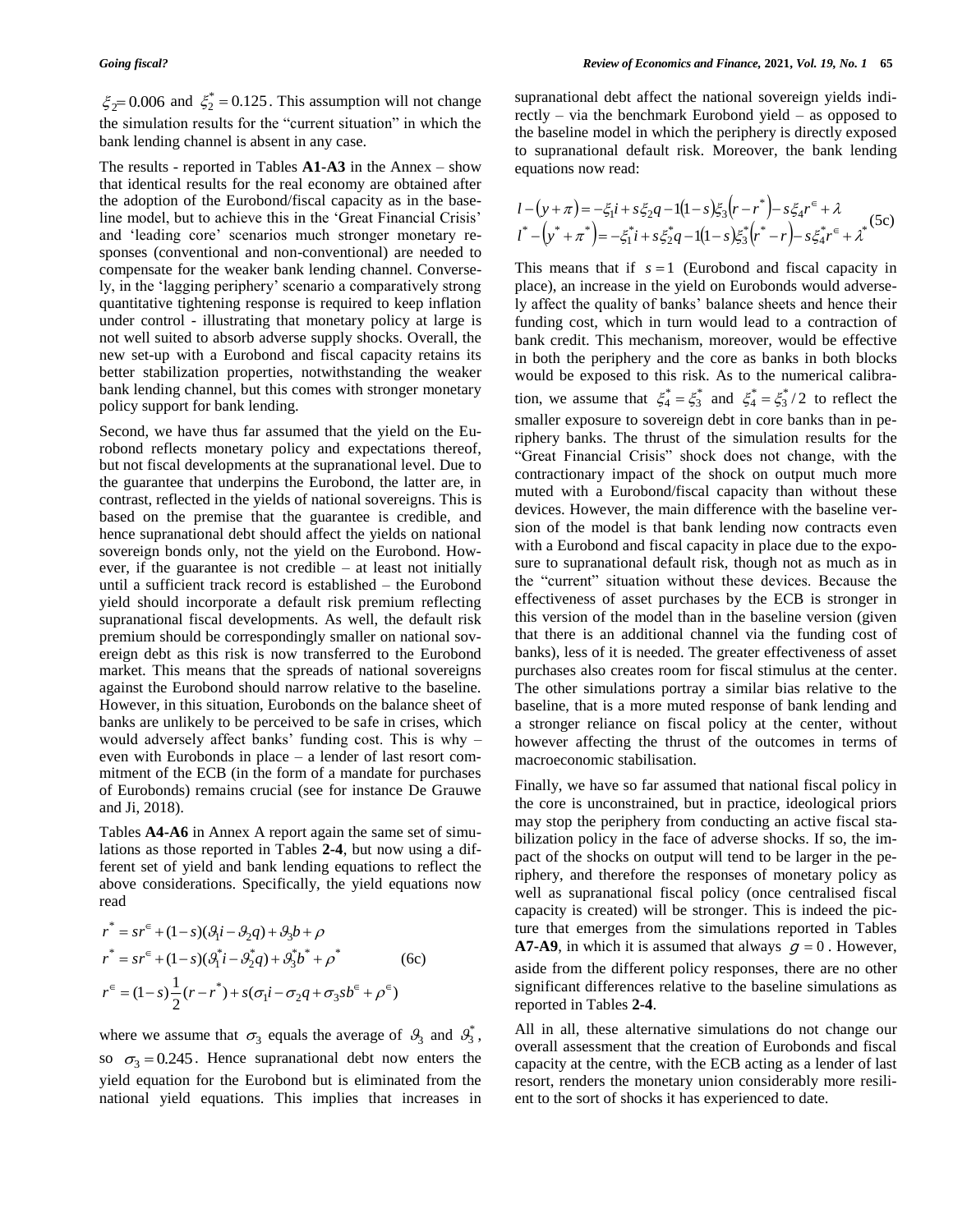### **5. CONCLUSIONS**

This paper extends the analysis developed in Codogno and Van den Noord (2019) by including explicit modelling of bond yields, bank lending and public debt dynamics in a stylised Eurozone formed by a core country and a periphery country. The requirement of reducing moral hazard while introducing a form of risk-sharing is achieved by engineering both fiscal capacity and a Eurobond at the centre that eliminates the 'doom loop' that affected the periphery in the past.

Starting from a baseline version of the model to describe the current situation, we modify it to include (i) a single Eurobond to replace national bonds on banks' and ECB's balance sheets, (ii) a Eurozone fiscal capacity, and (iii) a new quantitative easing scheme that mandates the ECB to adjust its portfolio of Eurobonds as needed in the pursuit of price stability. We resort to the numerical calibration of the parameters in line with Codogno and Van den Noord (2019) and other available literature estimates.

As concerns the financial and government sectors we develop a stylised specification that allows for financial riskpremium shocks in line with the predicament of the so-called 'doom loop' by explicitly modelling bond yields, bank lending and public debt dynamics. Numerical assumptions are again based on mainstream literature.

Once the model is developed, we derive optimal policy rules, including fiscal policy at the centre, by assuming the respective authorities minimise the welfare loss gauged by the square deviation from equilibrium for their respective policy objectives. We derive solutions for the monetary policy instruments (conventional and non-conventional) and the national fiscal policy stances, also considering the case of binding fiscal rules. Finally, we introduce a welfare loss minimisation equation for the supra-national fiscal policy stance and numerical weights for the coefficients.The inertia of both monetary and fiscal policy is much larger without a Eurobond/fiscal capacity due to large impact-response multipliers of the 'doom loop'.

Solving the system for all goals and policy instruments and introducing demand, supply, bank lending, and sovereign risk premium shocks, with and without Eurobond/fiscal capacity gives interesting results.

In various scenarios, output is much harder hit in the periphery than in the core, notwithstanding the assumed symmetry of the demand shocks, which not surprising given the 'doom loop'. Despite the working of automatic stabilisers, conventional and non-conventional monetary policy cannot prevent a significant economic slump. Instead, the introduction of Eurobonds/fiscal capacity can provide substantial demand offset, with a much more muted increase in government debt in the periphery and a more modest monetary policy response. This supports the view that the combination of these two instruments can effectively rebalance policies. The picture does not change significantly with the introduction of binding fiscal rules.

To sum up, had fiscal capacity existed at the onset of the crisis, the recession would have been much more muted. More importantly, macroeconomic stabilisation would become much more effective in the future should other shocks hit the Eurozone.

The model is robust to the introduction of alternative assumptions, confirming that the Eurobonds/fiscal capacity make the Eurozone economy much more resilient to macroeconomic shocks.

# **CONFLICT OF INTEREST STATEMENT**

The authors declare that they have no conflict of interest.

### **APPENDIX: ALTERNATIVE SIMULATIONS**

**Table A1. Shock-Responses -- the Great Financial Crisis and Aftermath with a Weak Direct Bank Lending Channel.**

|                                         |                  | <b>Fiscal Capacity/Eurobond</b> |                             |                           |       | <b>Fiscal Capacity/Eurobond</b> |     |  |
|-----------------------------------------|------------------|---------------------------------|-----------------------------|---------------------------|-------|---------------------------------|-----|--|
|                                         |                  |                                 | Yes                         |                           |       |                                 | Yes |  |
|                                         | $\bm{N}$         |                                 | <b>Fiscal Rules Binding</b> |                           | $N$ o | <b>Fiscal Rules Binding</b>     |     |  |
|                                         |                  | $\bm{N}$                        | Yes                         |                           |       | $\bm{N}$                        | Yes |  |
|                                         | <b>Output</b>    |                                 |                             | <b>Primary Deficit</b>    |       |                                 |     |  |
| Core $(y)$                              | $-4.1$           | $-1.3$                          | $-1.2$                      | Core $(f)$                | 6.3   | 3.3                             | 3.1 |  |
| Periphery $(\mathbf{y}^*)$              | $-6.7$           | $-1.1$                          | $-1.5$                      | Periphery ( $f^*$ )       | 3.3   | 2.7                             | 0.4 |  |
| Aggregate $(\overline{y})$              | $-5.4$           | $-1.2$                          | $-1.3$                      | Central $(\bar{f}^{\in})$ | 0.0   | 2.2                             | 2.5 |  |
|                                         | <b>Inflation</b> |                                 |                             | Debt                      |       |                                 |     |  |
| Core $(\pi)$                            | $-1.0$           | $-0.3$                          | $-0.3$                      | Core $(b)$                | 8.8   | 4.0                             | 3.7 |  |
| Periphery $(\pi^*)$<br>$-3.3$<br>$-0.5$ |                  | $-0.7$                          | Periphery ( $b^*$ )         | 17.0                      | 5.2   | 3.3                             |     |  |
| Aggregate $(\overline{\pi})$            | $-2.2$           | $-0.4$                          | $-0.5$                      | Central $(b^{\in})$       | 0.0   | 2.6                             | 3.0 |  |
|                                         | <b>Yields</b>    |                                 |                             | <b>Fiscal Stimulus</b>    |       |                                 |     |  |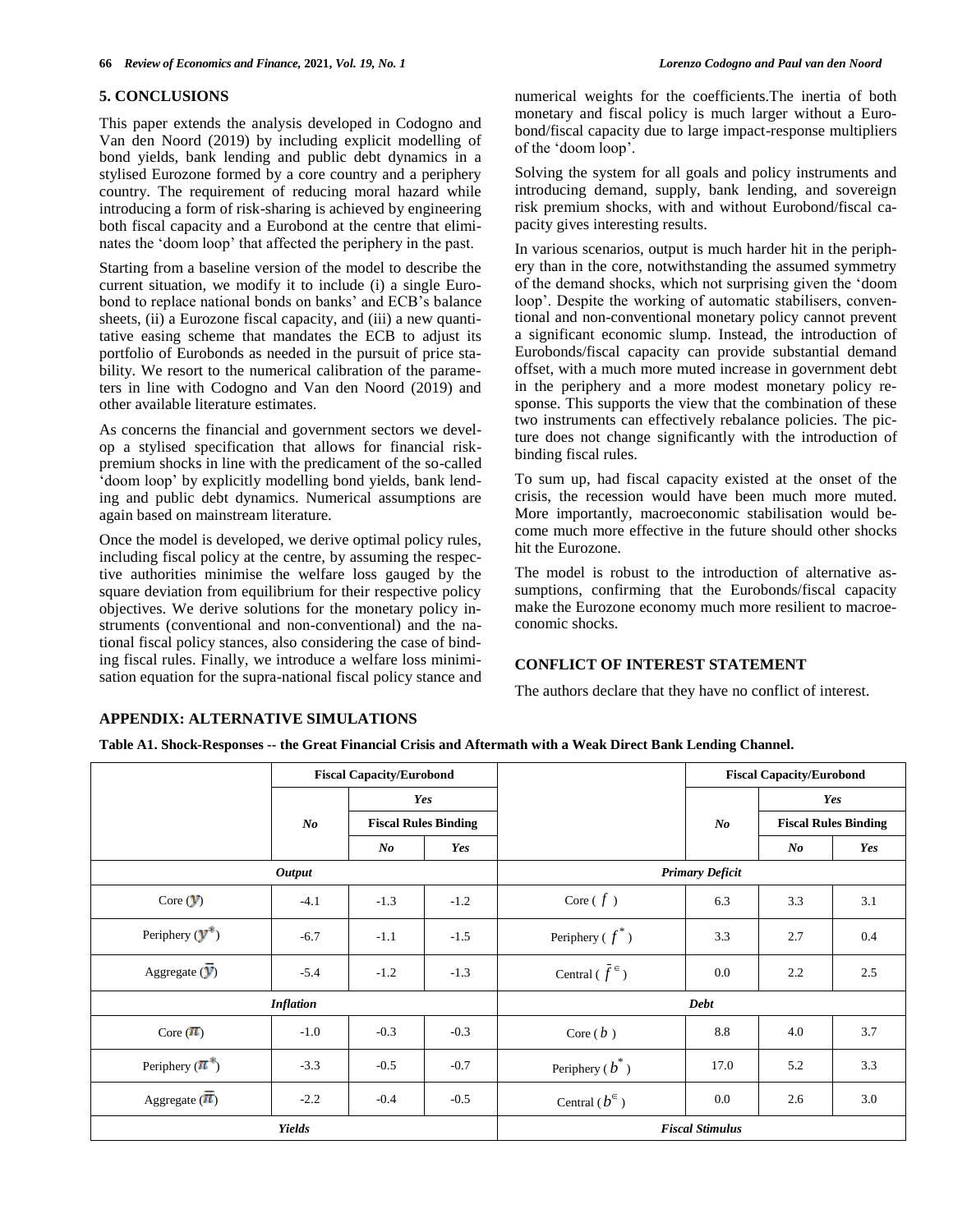| Core $(\mathbf{r})$        | $-0.4$             | $-1.0$ | $-1.6$ | Core $\left(\right,q\right)$ | 4.2                    | 3.0    | 2.8    |
|----------------------------|--------------------|--------|--------|------------------------------|------------------------|--------|--------|
| Periphery $(\mathbf{r}^*)$ | 2.5                | 1.5    | 0.5    | Periphery $(g)$              | 0.0                    | 2.5    | 0.0    |
| Eurobond $(r^{\epsilon})$  | 0.0                | $-2.5$ | $-3.1$ | Central ( $g^{\in}$ )        | 0.0                    | 1.9    | 2.1    |
|                            | <b>Bank</b> credit |        |        |                              | <b>Monetary policy</b> |        |        |
| Core $(l)$                 | 0.7                | 2.8    | 3.9    | Policy rate $(i)$            | $-1.9$                 | $-0.9$ | $-1.1$ |
| Periphery $(l^*)$          | $-17.4$            | 4.6    | 5.4    | Assets $(q)$                 | 29.5                   | 27.8   | 33.9   |

Source: Authors' computations.

# **Table A2. Shock-Responses – Lagging Periphery with a Weak Direct Bank Lending Channel.**

|                                    | <b>Fiscal Capacity/Eurobond</b> |         |                             |                                            |                        | <b>Fiscal Capacity/Eurobond</b> |           |
|------------------------------------|---------------------------------|---------|-----------------------------|--------------------------------------------|------------------------|---------------------------------|-----------|
|                                    |                                 | Yes     |                             |                                            |                        |                                 | Yes       |
|                                    | N <sub>o</sub>                  |         | <b>Fiscal Rules Binding</b> |                                            | N <sub>o</sub>         | <b>Fiscal Rules Binding</b>     |           |
|                                    |                                 | $N_{0}$ | Yes                         |                                            |                        | $N$ o                           | Yes       |
|                                    | <b>Output</b>                   |         |                             |                                            | <b>Primary Deficit</b> |                                 |           |
| Core $(y)$                         | $-1.1$                          | $-0.6$  | $-0.4$                      | Core ( $f$ )                               | 1.7                    | 1.4                             | 1.1       |
| Periphery $(\mathbf{y}^*)$         | $-4.6$                          | $-2.2$  | $-3.1$                      | Periphery ( $f^*$ )                        | 2.3                    | 5.8                             | $\rm 0.8$ |
| Aggregate $\overline{V}$ )         | $-2.8$                          | $-1.4$  | $-1.8$                      | Central ( $\bar{f}^{\in}$ )                | 0.0                    | 2.6                             | 3.3       |
|                                    | <b>Inflation</b>                |         |                             |                                            | Debt                   |                                 |           |
| Core $(\pi)$                       | $-0.3$                          | $-0.1$  | $-0.1$                      | Core $(b)$                                 | 2.4                    | 2.3                             | 1.8       |
| Periphery $(\pi^*)$                | 0.2                             | 1.4     | 0.9                         | Periphery ( $b^*$ )                        | 8.5                    | 8.7                             | 4.8       |
| Aggregate $(\overline{\pi})$       | 0.0                             | 0.6     | 0.4                         | Central ( $b^{\in}$ )                      | 0.0                    | 3.2                             | 4.0       |
|                                    | <b>Yields</b>                   |         |                             |                                            | <b>Fiscal Stimulus</b> |                                 |           |
| Core $(\mathbf{r})$                | 0.5                             | 5.0     | 3.8                         | Core ( $\vartheta$ )                       | 1.1                    | 1.3                             | 1.0       |
| Periphery $(\mathbf{r}^*)$         | 2.2                             | 6.8     | 4.8                         | Periphery ( $\boldsymbol{\mathcal{G}}^*$ ) | 0.0                    | 5.3                             | 0.0       |
| Eurobond $(\mathbf{r}^{\epsilon})$ | 0.0                             | 3.7     | 2.5                         | Central ( $\mathcal{G}^{\in}$ )            | 0.0                    | 2.2                             | 2.8       |
|                                    | <b>Bank Credit</b>              |         |                             | <b>Monetary Policy</b>                     |                        |                                 |           |
| Core $(l)$                         | $-1.3$                          | $-7.2$  | $-5.0$                      | Policy rate $(i)$                          | 0.0                    | 1.3                             | 0.9       |
| Periphery $(l^*)$                  | $-21.7$                         | $-19.9$ | $-18.3$                     | Assets $(q)$                               | 0.4                    | $-40.5$                         | $-27.4$   |

Source: Authors' computations.

# **Table A3. Shock-Responses – Leading Core with a Weak Direct Bank Lending Channel.**

|            |                      | <b>Fiscal Capacity/Eurobond</b> |                             |            |                        | <b>Fiscal capacity/Eurobond</b> |        |
|------------|----------------------|---------------------------------|-----------------------------|------------|------------------------|---------------------------------|--------|
|            |                      |                                 | <b>Yes</b>                  |            |                        |                                 | Yes    |
|            | No                   |                                 | <b>Fiscal Rules Binding</b> |            | No.                    | <b>Fiscal Rules Binding</b>     |        |
|            |                      | N <sub>0</sub>                  | Yes                         |            |                        | No                              | Yes    |
|            | <i><b>Output</b></i> |                                 |                             |            | <b>Primary Deficit</b> |                                 |        |
| Core $(y)$ | 0.2                  | 0.6                             | 0.6                         | Core $(f)$ | $-0.3$                 | $-1.6$                          | $-1.5$ |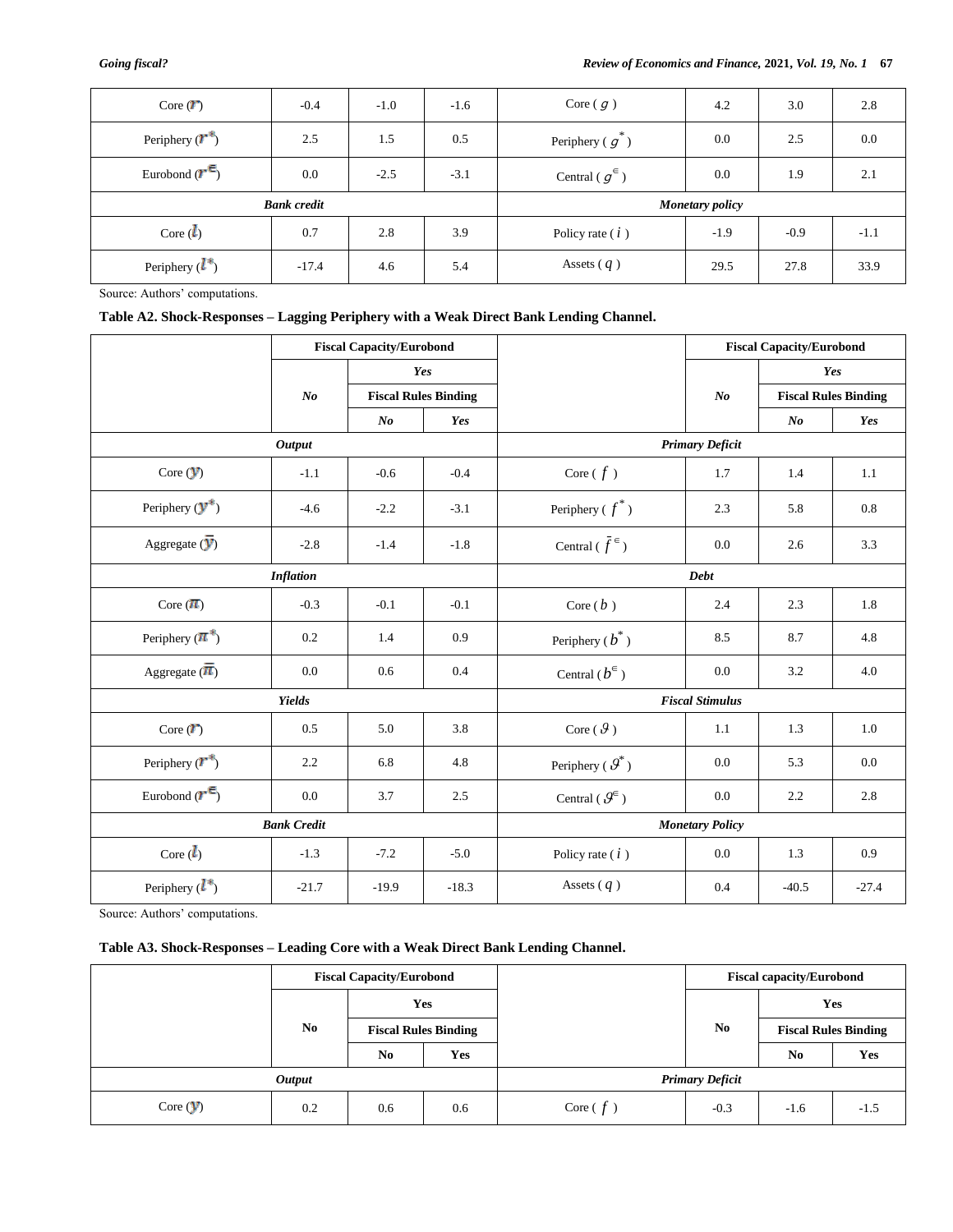| Periphery $(\mathbf{y}^*)$           | $-0.7$           | 0.5    | 0.7     | Periphery ( $f^*$ )                        | $0.4\,$     | $-1.3$ | $-0.2$  |  |
|--------------------------------------|------------------|--------|---------|--------------------------------------------|-------------|--------|---------|--|
| Aggregate $\overline{V}$             | $-0.3$           | 0.6    | 0.6     | Central $(\bar{f}^{\in})$                  | 0.0         | $-1.0$ | $-1.2$  |  |
|                                      | <b>Inflation</b> |        |         |                                            | <b>Debt</b> |        |         |  |
| Core $(\overline{\boldsymbol{\pi}})$ | $-1.2$           | $-1.1$ | $-1.1$  | Core $(b)$                                 | 0.1         | $-1.8$ | $-1.6$  |  |
| Periphery $(\pi^*)$                  | $-0.4$           | 0.3    | $0.4\,$ | Periphery $(b^*)$                          | 1.5         | $-3.3$ | $-2.4$  |  |
| Aggregate $(\overline{\pi})$         | $-0.8$           | $-0.4$ | $-0.4$  | Central $(b^{\in})$                        | $0.0\,$     | $-1.3$ | $-1.5$  |  |
|                                      | <b>Yields</b>    |        |         | <b>Fiscal Stimulus</b>                     |             |        |         |  |
| Core $(\mathbf{r})$                  | $-1.9$           | $-4.2$ | $-4.0$  | Core $(\vartheta)$                         | $-0.2$      | $-1.4$ | $-1.4$  |  |
| Periphery $(\mathbf{r}^*)$           | $-1.0$           | $-3.7$ | $-3.3$  | Periphery ( $\boldsymbol{\mathcal{G}}^*$ ) | $0.0\,$     | $-1.2$ | $0.0\,$ |  |
| Eurobond $(\mathbf{r}^{\epsilon})$   | $0.0\,$          | $-2.5$ | $-2.2$  | Central ( $\mathcal{G}^{\in}$ )            | $0.0\,$     | $-0.9$ | $-1.0$  |  |
| <b>Bank Credit</b>                   |                  |        |         | <b>Monetary Policy</b>                     |             |        |         |  |
| Core $(l)$                           | 1.1              | 3.9    | 3.4     | Policy rate $(i)$                          | $-0.7$      | $-0.9$ | $-0.8$  |  |
| Periphery $(l^*)$                    | $-2.9$           | 6.9    | 6.5     | Assets $(q)$                               | 10.7        | 27.5   | 24.6    |  |

Source: Authors' computations.

# **Table A4. Shock-Responses -- the Great Financial Crisis and its Aftermath without a Credible Fiscal Guarantee for Eurobonds.**

|                                    |                    | <b>Fiscal Capacity/Eurobond</b> |                             |                                            |                        | <b>Fiscal Capacity/Eurobond</b> |                             |  |
|------------------------------------|--------------------|---------------------------------|-----------------------------|--------------------------------------------|------------------------|---------------------------------|-----------------------------|--|
|                                    |                    |                                 | Yes                         |                                            |                        |                                 | Yes                         |  |
|                                    | No                 |                                 | <b>Fiscal Rules Binding</b> |                                            | No                     |                                 | <b>Fiscal Rules Binding</b> |  |
|                                    |                    | N <sub>0</sub>                  | Yes                         |                                            |                        | N <sub>0</sub>                  | Yes                         |  |
|                                    | <b>Output</b>      |                                 |                             | <b>Primary Deficit</b>                     |                        |                                 |                             |  |
| Core $(y)$                         | $-4.1$             | $-1.6$                          | $-1.6$                      | Core ( $f$ )                               | 6.3                    | 3.3                             | 3.2                         |  |
| Periphery ( $y^*$ )                | $-6.7$             | $-1.6$                          | $-2.2$                      | Periphery ( $f^*$ )                        | 3.3                    | 3.2                             | 0.5                         |  |
| Aggregate ( $\overline{y}$ )       | $-5.4$             | $-1.6$                          | $-1.9$                      | Central ( $f^{\epsilon}$ )                 | 0.0                    | 4.6                             | 5.4                         |  |
|                                    | <b>Inflation</b>   |                                 |                             |                                            | <b>Debt</b>            |                                 |                             |  |
| Core $(\pi)$                       | $-1.0$             | $-0.4$                          | $-0.4$                      | Core $(b)$                                 | 8.8                    | 4.5                             | 4.4                         |  |
| Periphery $(\pi^*)$                | $-3.3$             | $-0.8$                          | $-1.1$                      | Periphery ( $b^*$ )                        | 17.0                   | 7.5                             | 5.9                         |  |
| Aggregate $(\overline{\pi})$       | $-2.2$             | $-0.6$                          | $-0.7$                      | Central $(b^{\in})$                        | 0.0                    | 5.5                             | 6.4                         |  |
|                                    | <b>Yields</b>      |                                 |                             |                                            | <b>Fiscal Stimulus</b> |                                 |                             |  |
| Core $(T)$                         | $-0.4$             | 1.6                             | 1.7                         | Core ( $\mathcal G$ )                      | 4.2                    | 2.9                             | 2.9                         |  |
| Periphery $(\mathbf{r}^*)$         | 2.5                | 4.6                             | 4.2                         | Periphery ( $\boldsymbol{\mathcal{G}}^*$ ) | 0.0                    | 2.8                             | 0.0                         |  |
| Eurobond $(\mathbf{r}^{\epsilon})$ | 0.0                | 0.6                             | 0.7                         | Central ( $\mathcal{G}^{\in}$ )            | 0.0                    | 4.2                             | 4.9                         |  |
|                                    | <b>Bank Credit</b> |                                 |                             |                                            | <b>Monetary Policy</b> |                                 |                             |  |
| Core $(l)$                         | 0.7                | $-1.0$                          | $-0.5$                      | Policy rate $(i)$                          | $-1.9$                 | $-0.6$                          | $-0.7$                      |  |
| Periphery $(l^*)$                  | $-17.4$            | $-2.0$                          | $-2.4$                      | Assets $(q)$                               | 29.5                   | 5.9                             | 7.2                         |  |

Source: Authors' computations.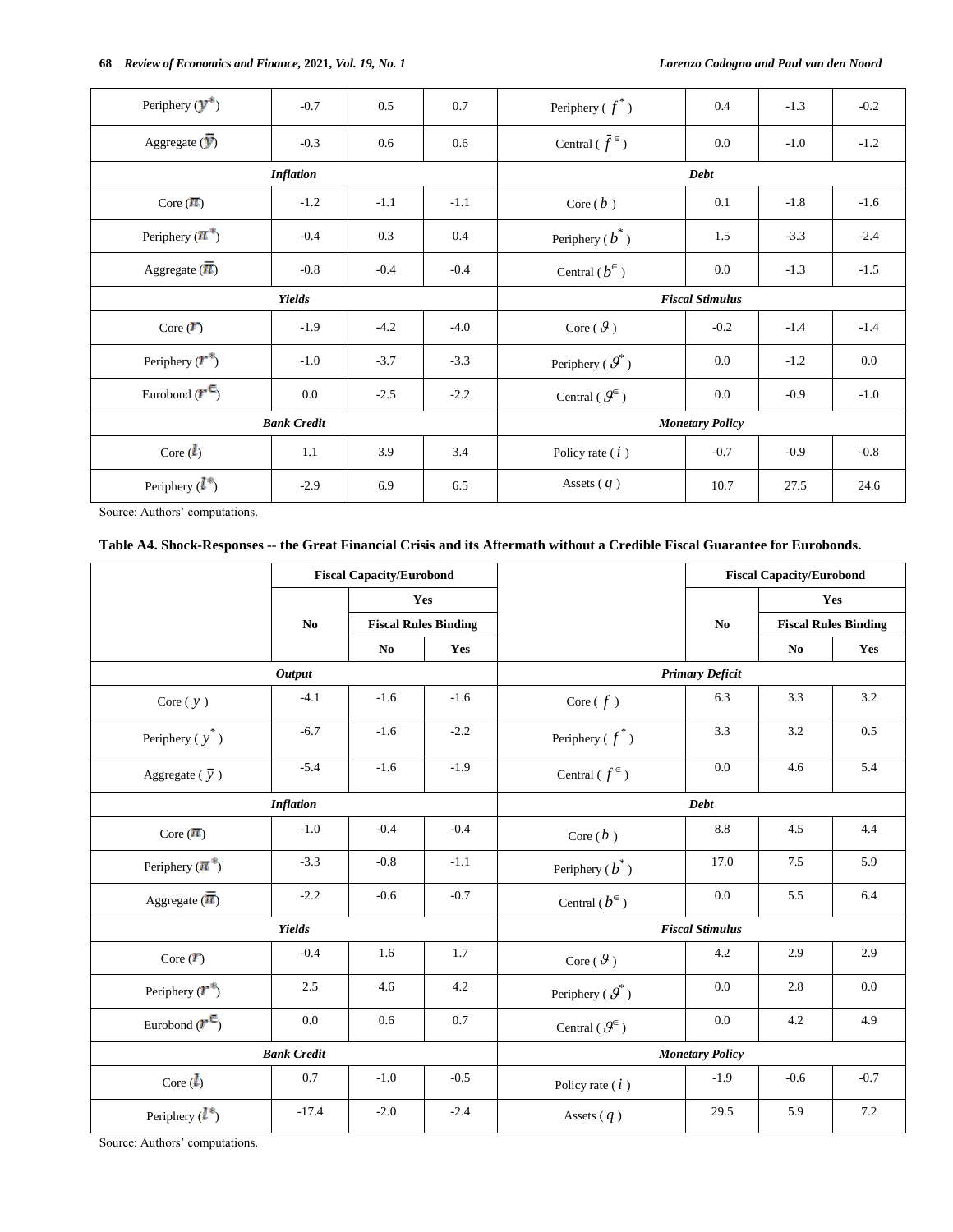|                                |                    | <b>Fiscal Capacity/Eurobond</b> |                             |                                            |                        | <b>Fiscal capacity/Eurobond</b> |         |  |
|--------------------------------|--------------------|---------------------------------|-----------------------------|--------------------------------------------|------------------------|---------------------------------|---------|--|
|                                |                    | Yes                             |                             |                                            |                        |                                 | Yes     |  |
|                                | N <sub>0</sub>     |                                 | <b>Fiscal Rules Binding</b> |                                            | N <sub>0</sub>         | <b>Fiscal Rules Binding</b>     |         |  |
|                                |                    | N <sub>0</sub>                  | Yes                         |                                            |                        | N <sub>0</sub>                  | Yes     |  |
|                                | <b>Output</b>      |                                 |                             | <b>Primary Deficit</b>                     |                        |                                 |         |  |
| Core $(y)$                     | $-1.1$             | $-0.4$                          | $-0.3$                      | Core $(f)$                                 | 1.7                    | 0.8                             | 0.7     |  |
| Periphery $(y^*)$              | $-4.6$             | $-2.5$                          | $-3.4$                      | Periphery ( $f^*$ )                        | 2.3                    | 5.0                             | 0.8     |  |
| Aggregate ( $\overline{y}$ )   | $-2.8$             | $-1.4$                          | $-1.9$                      | Central ( $f^{\in}$ )                      | 0.0                    | 4.1                             | 5.3     |  |
|                                | <b>Inflation</b>   |                                 |                             |                                            | <b>Debt</b>            |                                 |         |  |
| Core $(\pi)$                   | $-0.3$             | $-0.1$                          | $-0.1$                      | Core $(b)$                                 | 2.4                    | 1.2                             | 1.1     |  |
| Periphery ( $\pi^*$ )          | 0.2                | 1.3                             | 0.8                         | Periphery $(b^*)$                          | 8.5                    | 7.5                             | 5.0     |  |
| Aggregate ( $\overline{\pi}$ ) | 0.0                | 0.6                             | 0.4                         | Central ( $b^{\in}$ )                      | 0.0                    | 4.6                             | 6.1     |  |
|                                | Yields             |                                 |                             |                                            | <b>Fiscal Stimulus</b> |                                 |         |  |
| Core $(r)$                     | 0.5                | 2.1                             | 2.2                         | Core ( $\vartheta$ )                       | 1.1                    | 0.7                             | 0.6     |  |
| Periphery ( $r^*$ )            | 2.2                | 3.8                             | 3.2                         | Periphery ( $\boldsymbol{\mathcal{G}}^*$ ) | 0.0                    | 4.4                             | $0.0\,$ |  |
| Eurobond ( $r^{\epsilon}$ )    | 0.0                | 1.8                             | 1.9                         | Central ( $\mathcal{G}^{\in}$ )            | 0.0                    | 3.7                             | 4.9     |  |
|                                | <b>Bank Credit</b> |                                 |                             | <b>Monetary Policy</b>                     |                        |                                 |         |  |
| Core $(l)$                     | $-1.3$             | $-7.0$                          | $-6.2$                      | Policy rate $(i)$                          | 0.0                    | 0.6                             | 0.3     |  |
| Periphery $(l^*)$              | $-21.7$            | $-22.5$                         | $-23.2$                     | Assets $(q)$                               | 0.4                    | $-5.7$                          | $-3.6$  |  |

# **Table A5. Shock-Responses – Lagging Periphery without a Credible Fiscal Guarantee for Eurobonds.**

Source: Authors' computations.

# **Table A6. Shock-Responses – Leading Core without a Credible Fiscal Guarantee for Eurobonds.**

|                                |                  | <b>Fiscal Capacity/Eurobond</b> |                             |                            |          | <b>Fiscal capacity/Eurobond</b> |                             |  |
|--------------------------------|------------------|---------------------------------|-----------------------------|----------------------------|----------|---------------------------------|-----------------------------|--|
|                                |                  | Yes                             |                             |                            |          | Yes                             |                             |  |
|                                | $\bm{N}$         |                                 | <b>Fiscal Rules Binding</b> |                            | $\bm{N}$ |                                 | <b>Fiscal Rules Binding</b> |  |
|                                |                  | $N_{0}$                         | Yes                         |                            |          | $\bm{N}$                        | Yes                         |  |
|                                | <b>Output</b>    |                                 |                             | <b>Primary Deficit</b>     |          |                                 |                             |  |
| Core $(y)$                     | 0.2              | 0.5                             | 0.5                         | Core $(f)$                 | $-0.3$   | $-1.1$                          | $-1.0$                      |  |
| Periphery ( $y^*$ )            | $-0.7$           | 0.5                             | 0.7                         | Periphery ( $f^*$ )        | 0.4      | $-1.0$                          | $-0.2$                      |  |
| Aggregate ( $\overline{y}$ )   | $-0.3$           | 0.5                             | 0.6                         | Central ( $f^{\epsilon}$ ) | 0.0      | $-1.4$                          | $-1.7$                      |  |
|                                | <b>Inflation</b> |                                 |                             | <b>Debt</b>                |          |                                 |                             |  |
| Core ( $\pi$ )                 | $-1.2$           | $-1.1$                          | $-1.1$                      | Core $(b)$                 | 0.1      | $-1.0$                          | $-0.9$                      |  |
| Periphery ( $\pi^*$ )          | $-0.4$           | 0.2                             | 0.3                         | Periphery ( $b^{\in}$ )    | 1.5      | $-2.3$                          | $-1.8$                      |  |
| Aggregate ( $\overline{\pi}$ ) | $-0.8$           | $-0.4$                          | $-0.4$                      | Central $(b^{\in})$        | 0.0      | $-1.5$                          | $-1.8$                      |  |
| <b>Yields</b>                  |                  |                                 |                             | <b>Fiscal Stimulus</b>     |          |                                 |                             |  |
| Core $(r)$                     | $-1.9$           | $-2.1$                          | $-2.1$                      | Core $(\mathcal{G})$       | $-0.2$   | $-0.9$                          | $-0.9$                      |  |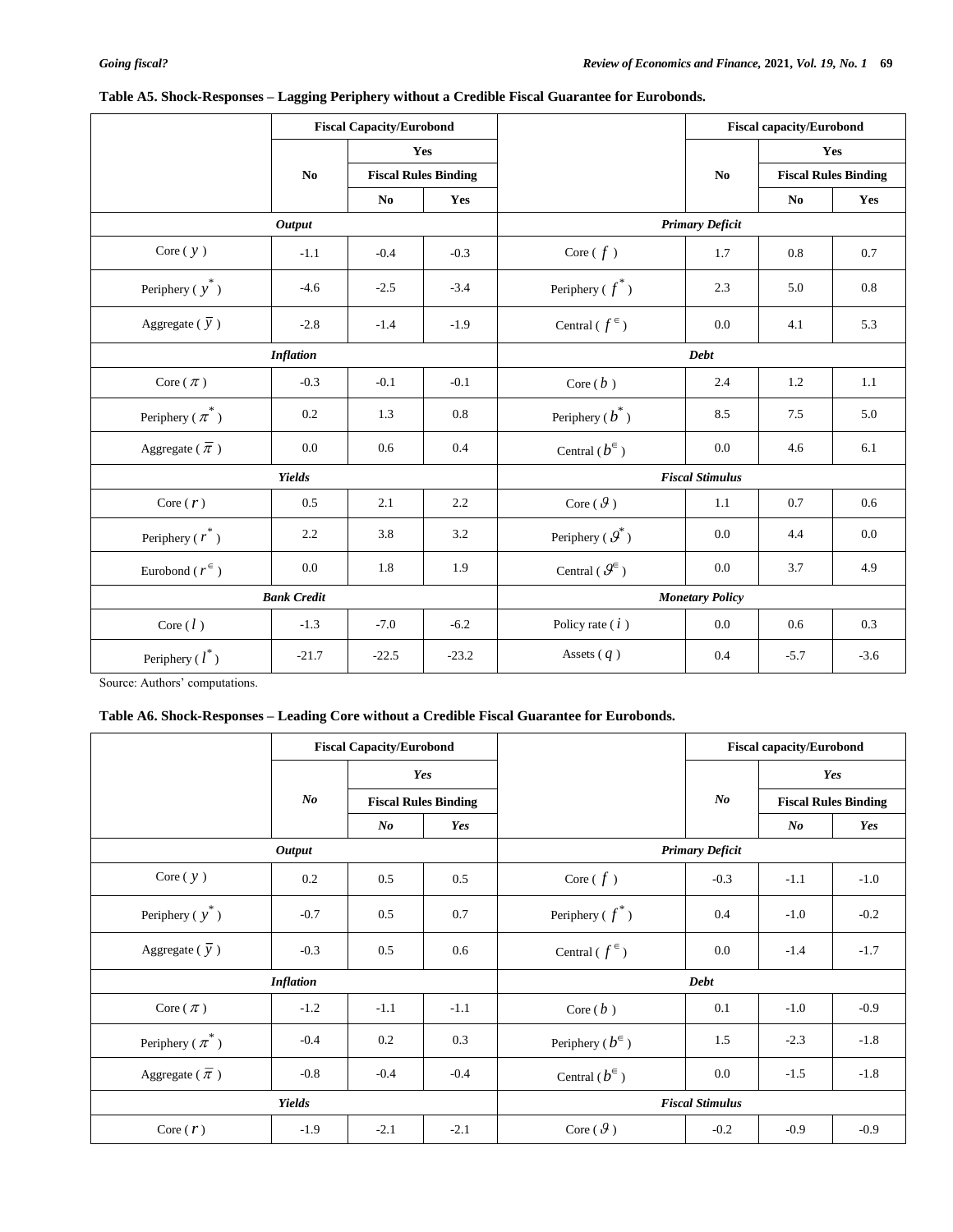| Periphery $(r)$             | $-1.0$ | $-1.5$ | $-1.4$ | Periphery ( $\mathcal{G}^*$ )   | 0.0    | $-0.9$ | 0.0    |
|-----------------------------|--------|--------|--------|---------------------------------|--------|--------|--------|
| Eurobond ( $r^{\epsilon}$ ) | 0.0    | $-0.9$ | $-0.9$ | Central ( $\mathcal{G}^{\in}$ ) | 0.0    | $-1.3$ | $-1.5$ |
| <b>Bank Credit</b>          |        |        |        | <b>Monetary Policy</b>          |        |        |        |
|                             |        |        |        |                                 |        |        |        |
| Core $(l)$                  | 1.1    | 3.2    | 3.1    | Policy rate $(i)$               | $-0.7$ | $-0.4$ | $-0.4$ |

Source: Authors' Computations.

# **Table A7. Shock-responses -- the Great Financial Crisis and its aftermath with fiscal policy in the core constrained.**

|                                | <b>Fiscal Capacity/Eurobond</b> |                                    |                        |                                            | <b>Fiscal capacity/Eurobond</b> |                             |        |  |
|--------------------------------|---------------------------------|------------------------------------|------------------------|--------------------------------------------|---------------------------------|-----------------------------|--------|--|
|                                |                                 | Yes<br><b>Fiscal Rules Binding</b> |                        |                                            |                                 | Yes                         |        |  |
|                                | N <sub>0</sub>                  |                                    |                        |                                            | N <sub>0</sub>                  | <b>Fiscal Rules Binding</b> |        |  |
|                                |                                 | N <sub>0</sub>                     | Yes                    |                                            |                                 | N <sub>0</sub>              | Yes    |  |
| <b>Output</b>                  |                                 |                                    |                        | <b>Primary Deficit</b>                     |                                 |                             |        |  |
| Core $(y)$                     | $-5.9$                          | $-2.0$                             | $-1.9$                 | Core $(f)$                                 | 3.0                             | 0.5                         | 0.5    |  |
| Periphery $(y^*)$              | $-8.1$                          | $-1.0$                             | $-1.4$                 | Periphery ( $f^*$ )                        | 4.1                             | 2.6                         | 0.3    |  |
| Aggregate ( $\overline{y}$ )   | $-7.0$                          | $-1.5$                             | $-1.6$                 | Central ( $f^{\in}$ )                      | 0.0                             | 2.7                         | 3.0    |  |
|                                | <b>Inflation</b>                |                                    |                        | <b>Debt</b>                                |                                 |                             |        |  |
| Core $(\pi)$                   | $-1.5$                          | $-0.5$                             | $-0.5$                 | Core $(b)$                                 | 6.5                             | 1.7                         | 1.5    |  |
| Periphery ( $\pi^*$ )          | $-4.1$                          | $-0.5$                             | $-0.7$                 | Periphery ( $b^*$ )                        | 20.5                            | 5.2                         | 3.5    |  |
| Aggregate ( $\overline{\pi}$ ) | $-2.8$                          | $-0.5$                             | $-0.6$                 | Central ( $b^{\in}$ )                      | 0.0                             | 3.4                         | 3.7    |  |
| <b>Yields</b>                  |                                 |                                    | <b>Fiscal Stimulus</b> |                                            |                                 |                             |        |  |
| Core $(r)$                     | $-1.6$                          | $-0.6$                             | $-0.8$                 | Core $(\mathcal{G})$                       | 0.0                             | 0.0                         | 0.0    |  |
| Periphery $(r^*)$              | 2.4                             | 2.5                                | 1.8                    | Periphery ( $\boldsymbol{\mathcal{G}}^*$ ) | 0.0                             | 2.3                         | 0.0    |  |
| Eurobond ( $r^{\epsilon}$ )    | 0.0                             | $-1.7$                             | $-2.0$                 | Central ( $\mathcal{G}^{\in}$ )            | 0.0                             | 2.3                         | 2.6    |  |
| <b>Bank Credit</b>             |                                 |                                    |                        | <b>Monetary Policy</b>                     |                                 |                             |        |  |
| Core $(l)$                     | $-0.1$                          | 2.7                                | 3.7                    | Policy rate $(i)$                          | $-2.5$                          | $-1.1$                      | $-1.2$ |  |
| Periphery $(l^*)$              | $-22.7$                         | 5.7                                | 6.4                    | Assets $(q)$                               | 37.6                            | 16.1                        | 18.9   |  |

Source: Authors' computations.

## **Table A8. Shock-Responses – Lagging Periphery with Fiscal Policy in the Core Constrained.**

|                 |                | <b>Fiscal capacity/Eurobond</b> |        |                        | <b>Fiscal capacity/Eurobond</b> |                             |     |
|-----------------|----------------|---------------------------------|--------|------------------------|---------------------------------|-----------------------------|-----|
|                 |                |                                 | Yes    |                        | No                              | Yes                         |     |
|                 | N <sub>0</sub> | <b>Fiscal Rules Binding</b>     |        |                        |                                 | <b>Fiscal Rules Binding</b> |     |
|                 |                | No                              | Yes    |                        |                                 | No                          | Yes |
| <b>Output</b>   |                |                                 |        | <b>Primary Deficit</b> |                                 |                             |     |
| Core $(y)$      | $-1.6$         | $-0.9$                          | $-0.7$ | Core $(f)$             | 0.8                             | 0.2                         | 0.2 |
| Periphery $(y)$ | $-5.0$         | $-2.2$                          | $-3.1$ | Periphery ( $f^*$ )    | 2.5                             | 5.8                         | 0.8 |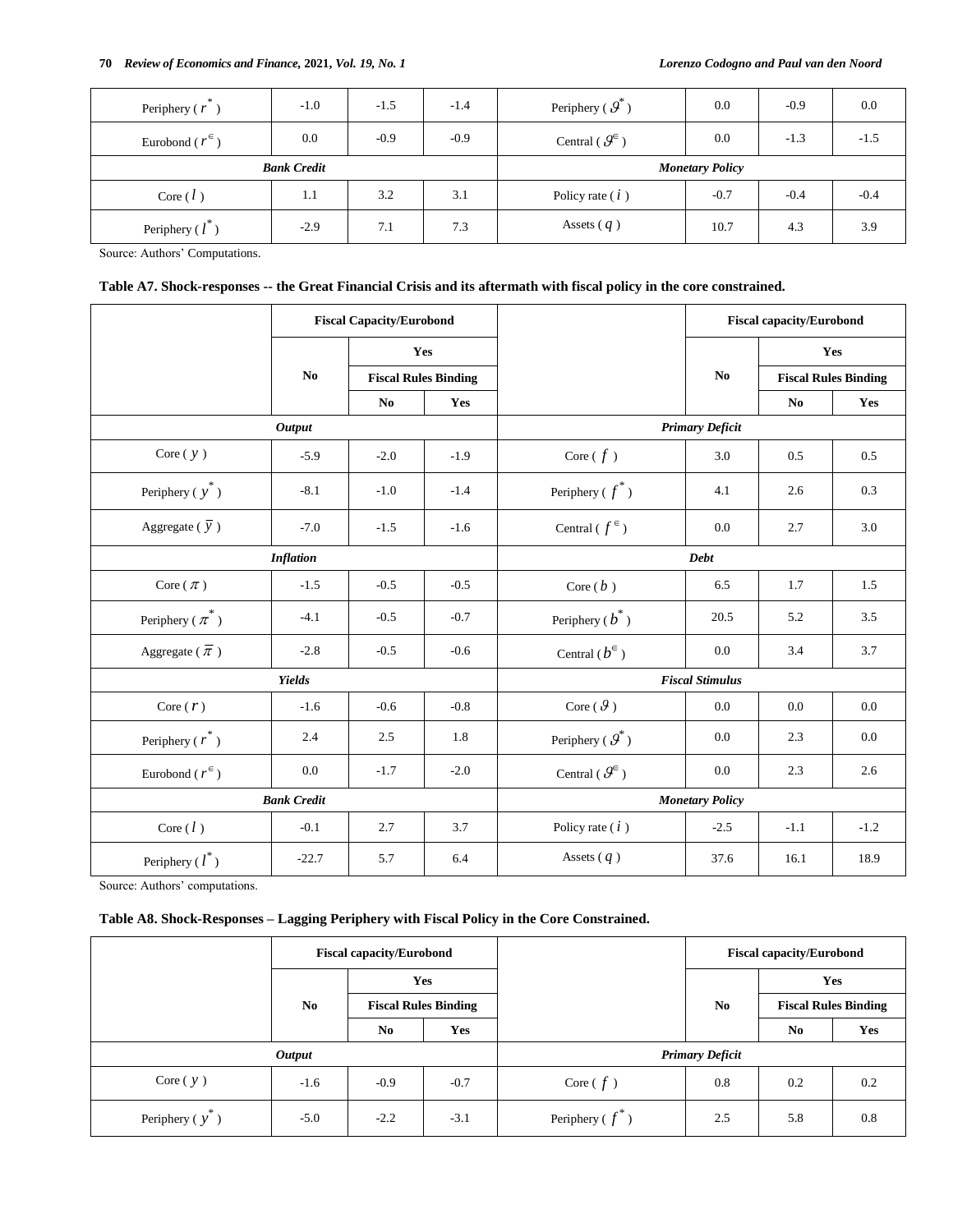| Aggregate ( $\overline{y}$ )   | $-3.3$  | $-1.5$  | $-1.9$  | Central ( $f^{\in}$ )                      | $0.0\,$ | 2.8     | 3.4     |  |
|--------------------------------|---------|---------|---------|--------------------------------------------|---------|---------|---------|--|
| <b>Inflation</b>               |         |         |         | <b>Debt</b>                                |         |         |         |  |
| Core $(\pi)$                   | $-0.4$  | $-0.2$  | $-0.2$  | Core $(b)$                                 | 1.8     | 1.1     | 0.8     |  |
| Periphery ( $\pi^*$ )          | 0.0     | 1.4     | 1.0     | Periphery ( $b^*$ )                        | 9.5     | 8.2     | 4.5     |  |
| Aggregate ( $\overline{\pi}$ ) | $-0.2$  | 0.6     | 0.4     | Central $(b^{\in})$                        | $0.0\,$ | 3.4     | 4.1     |  |
| <b>Yields</b>                  |         |         |         | <b>Fiscal Stimulus</b>                     |         |         |         |  |
| Core $(r)$                     | 0.2     | 3.1     | 2.5     | Core $(\mathcal{G})$                       | $0.0\,$ | 0.0     | $0.0\,$ |  |
| Periphery ( $r^*$ )            | 2.1     | 5.1     | 3.6     | Periphery ( $\boldsymbol{\mathcal{G}}^*$ ) | $0.0\,$ | 5.2     | 0.0     |  |
| Eurobond ( $r^{\epsilon}$ )    | 0.0     | 2.1     | 1.4     | Central ( $\mathcal{G}^{\in}$ )            | $0.0\,$ | 2.4     | 3.0     |  |
| <b>Bank</b> credit             |         |         |         | <b>Monetary Policy</b>                     |         |         |         |  |
| Core $(l)$                     | $-1.5$  | $-7.3$  | $-5.0$  | Policy rate $(i)$                          | $-0.2$  | 1.3     | 0.9     |  |
| Periphery $(l^*)$              | $-23.1$ | $-19.4$ | $-17.9$ | Assets $(q)$                               | 2.6     | $-19.3$ | $-13.0$ |  |

Source: Authors' computations.

# **Table A9. Shock-Responses – Leading Core with Fiscal Policy in the Core Constrained.**

|                                   | <b>Fiscal Capacity/Eurobond</b> |                             |        |                                            | <b>Fiscal Capacity/Eurobond</b> |                             |         |  |  |
|-----------------------------------|---------------------------------|-----------------------------|--------|--------------------------------------------|---------------------------------|-----------------------------|---------|--|--|
|                                   |                                 |                             | Yes    |                                            |                                 | Yes                         |         |  |  |
|                                   | N <sub>0</sub>                  | <b>Fiscal Rules Binding</b> |        |                                            | N <sub>0</sub>                  | <b>Fiscal Rules Binding</b> |         |  |  |
|                                   |                                 | N <sub>0</sub>              | Yes    |                                            |                                 | N <sub>0</sub>              | Yes     |  |  |
|                                   | <b>Output</b>                   |                             |        | Primary deficit                            |                                 |                             |         |  |  |
| Core $(y)$                        | 0.3                             | 0.9                         | 0.9    | Core $(f)$                                 | $-0.1$                          | $-0.2$                      | $-0.2$  |  |  |
| Periphery ( $\stackrel{*}{y}^*$ ) | $-0.7$                          | 0.5                         | 0.7    | Periphery ( $f^*$ )                        | 0.3                             | $-1.3$                      | $-0.2$  |  |  |
| Aggregate ( $\overline{y}$ )      | $-0.2$                          | 0.7                         | 0.8    | Central ( $f^{\epsilon}$ )                 | 0.0                             | $-1.3$                      | $-1.4$  |  |  |
|                                   | <b>Inflation</b>                |                             |        |                                            | <b>Debt</b>                     |                             |         |  |  |
| Core $(\pi)$                      | $-1.2$                          | $-1.0$                      | $-1.0$ | Core $(b)$                                 | 0.2                             | $-0.5$                      | $-0.4$  |  |  |
| Periphery ( $\pi^*$ )             | $-0.3$                          | 0.2                         | 0.3    | Periphery ( $b^*$ )                        | 1.4                             | $-2.8$                      | $-2.0$  |  |  |
| Aggregate ( $\overline{\pi}$ )    | $-0.8$                          | $-0.4$                      | $-0.3$ | Central ( $b^{\in}$ )                      | 0.0                             | $-1.5$                      | $-1.7$  |  |  |
|                                   | <b>Yields</b>                   |                             |        | <b>Fiscal stimulus</b>                     |                                 |                             |         |  |  |
| Core $(r)$                        | $-1.8$                          | $-2.8$                      | $-2.7$ | Core ( $\vartheta$ )                       | 0.0                             | 0.0                         | $0.0\,$ |  |  |
| Periphery ( $\boldsymbol{r}^*$ )  | $-1.0$                          | $-2.5$                      | $-2.2$ | Periphery ( $\boldsymbol{\mathcal{G}}^*$ ) | 0.0                             | $-1.1$                      | $0.0\,$ |  |  |
| Eurobond ( $r^{\epsilon}$ )       | 0.0                             | $-1.4$                      | $-1.2$ | Central ( $\mathcal{G}^{\in}$ )            | 0.0                             | $-1.1$                      | $-1.2$  |  |  |
| <b>Bank</b> credit                |                                 |                             |        | Monetary policy                            |                                 |                             |         |  |  |
| Core $(\,l\,)$                    | 1.1                             | 4.0                         | 3.5    | Policy rate $(i)$                          | $-0.7$                          | $-0.8$                      | $-0.7$  |  |  |
| Periphery $(l^*)$                 | $-2.6$                          | 6.4                         | 6.1    | Assets $(q)$                               | 10.3                            | 12.7                        | 11.3    |  |  |

Source: Authors' computations.